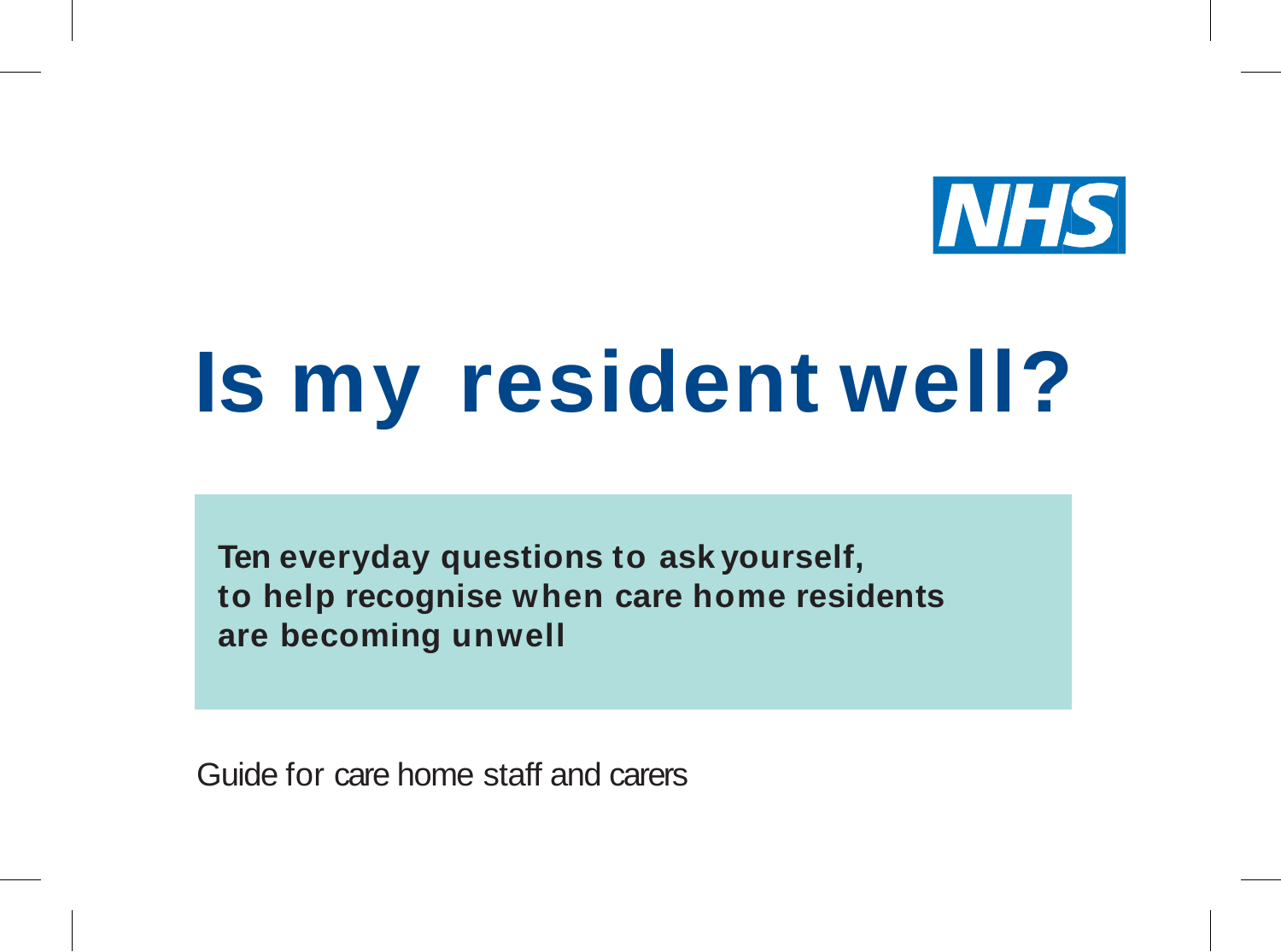## **How to use this guide**

This guide includes ten questions (marked with this sign **?** ) to go through and ask yourself when caring for all residents.

It does not replace your everyday care home policies.

Answering these **?** questions in order, (unless it is an emergency situation), each time you visit a resident, will help you notice changes from what is normal for a resident, so that you can act quickly if they become unwell.

#### **Contents**

| <b>Signs of being unwell</b> |    | Other things to      |    |
|------------------------------|----|----------------------|----|
| <b>Breathing</b>             | 4  | consider             |    |
| <b>Bowel habits</b>          | 6  | <b>Sepsis</b>        |    |
| Hydration                    |    | (infection in blood) | 17 |
| Pain                         | 9  | Falls                | 18 |
| Confusion                    | 12 | Care plans           | 20 |
| Wellbeing                    | 13 | Last year of life    | 21 |
| Skin                         | 14 |                      |    |

#### **Calling NHS services for help**

| Urgent clinical support | 23 |
|-------------------------|----|
| Preparing for your      |    |
| call - SBAR tool        | 25 |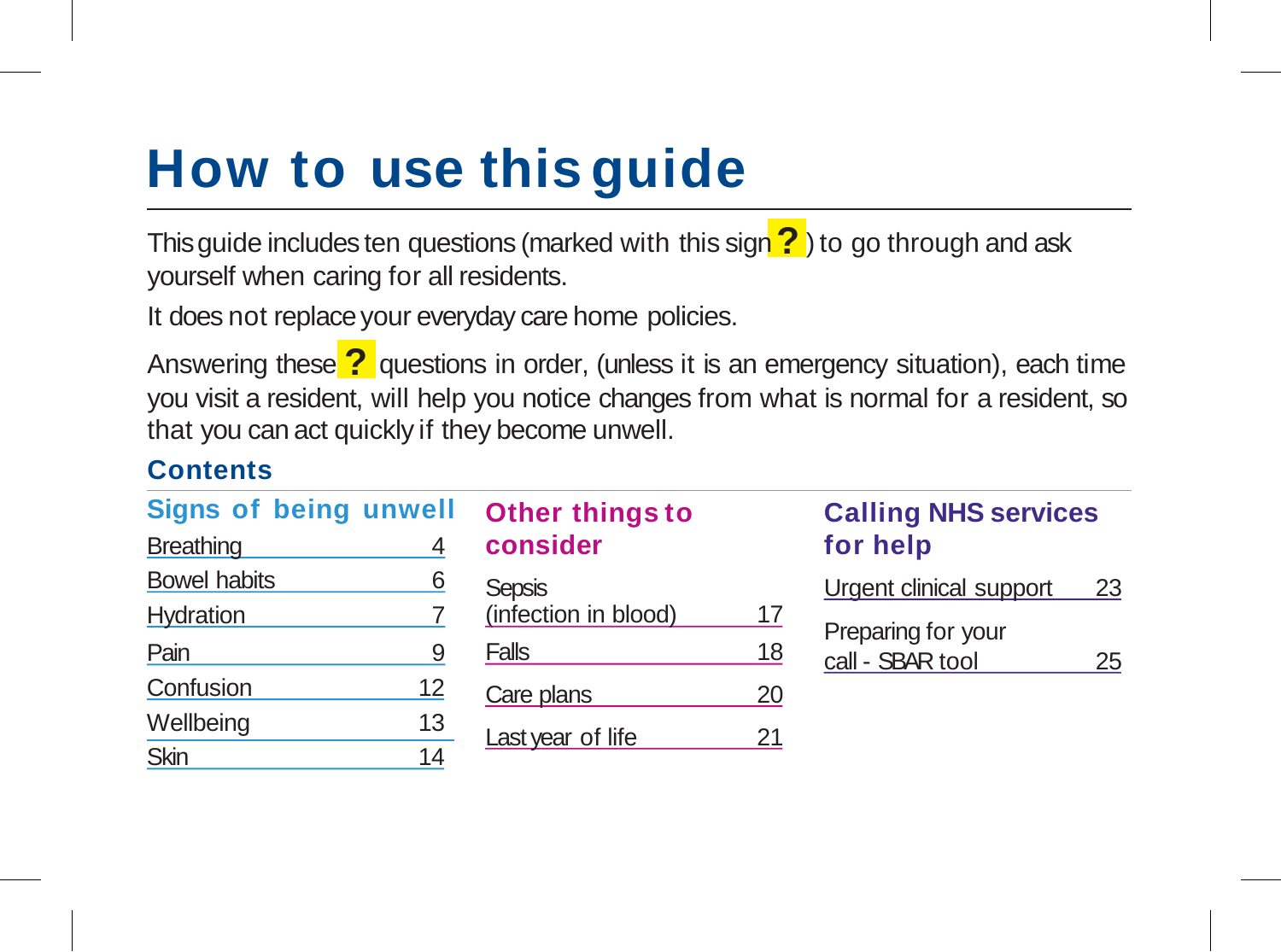### **Look for questions with this sign ?**

When answering the **?** questions, be aware that:

| <b>GREEN</b><br><b>AMBER</b><br>you need to take action<br>is normal |                                                           |  | <b>RED</b><br>you must seek immediate help                                                                                                    |                                                                                                                                                                                                                   |
|----------------------------------------------------------------------|-----------------------------------------------------------|--|-----------------------------------------------------------------------------------------------------------------------------------------------|-------------------------------------------------------------------------------------------------------------------------------------------------------------------------------------------------------------------|
|                                                                      | <b>Example of how to use</b>                              |  |                                                                                                                                               |                                                                                                                                                                                                                   |
|                                                                      | <b>GREEN</b>                                              |  | <b>AMBER</b>                                                                                                                                  | <b>RED</b>                                                                                                                                                                                                        |
| Score<br>colour                                                      | <b>Resident does</b><br>not show signs<br>of being unwell |  | <b>Resident showing</b><br>signs that they may<br>be unwell                                                                                   | Resident is unwell and needs help<br>immediately                                                                                                                                                                  |
| What you<br>should do                                                | Continue to<br>monitor daily.                             |  | Discuss any residents<br>who have amber scores<br>with the person in<br>charge as soon as you<br>notice, so the resident<br>can be supported. | Contact the person in charge<br>immediately, so the right help and care<br>can be provided.<br>If they are not immediately available<br>follow the advice on pages 23 to 26<br>about calling 111 or 999 for help. |

**Remember to see the person as a whole. Think about** - what is important to the resident about their care? Do they have an advance care plan? Make sure you are familiar with their care plans, it may help you to decide what to do if they are unwell.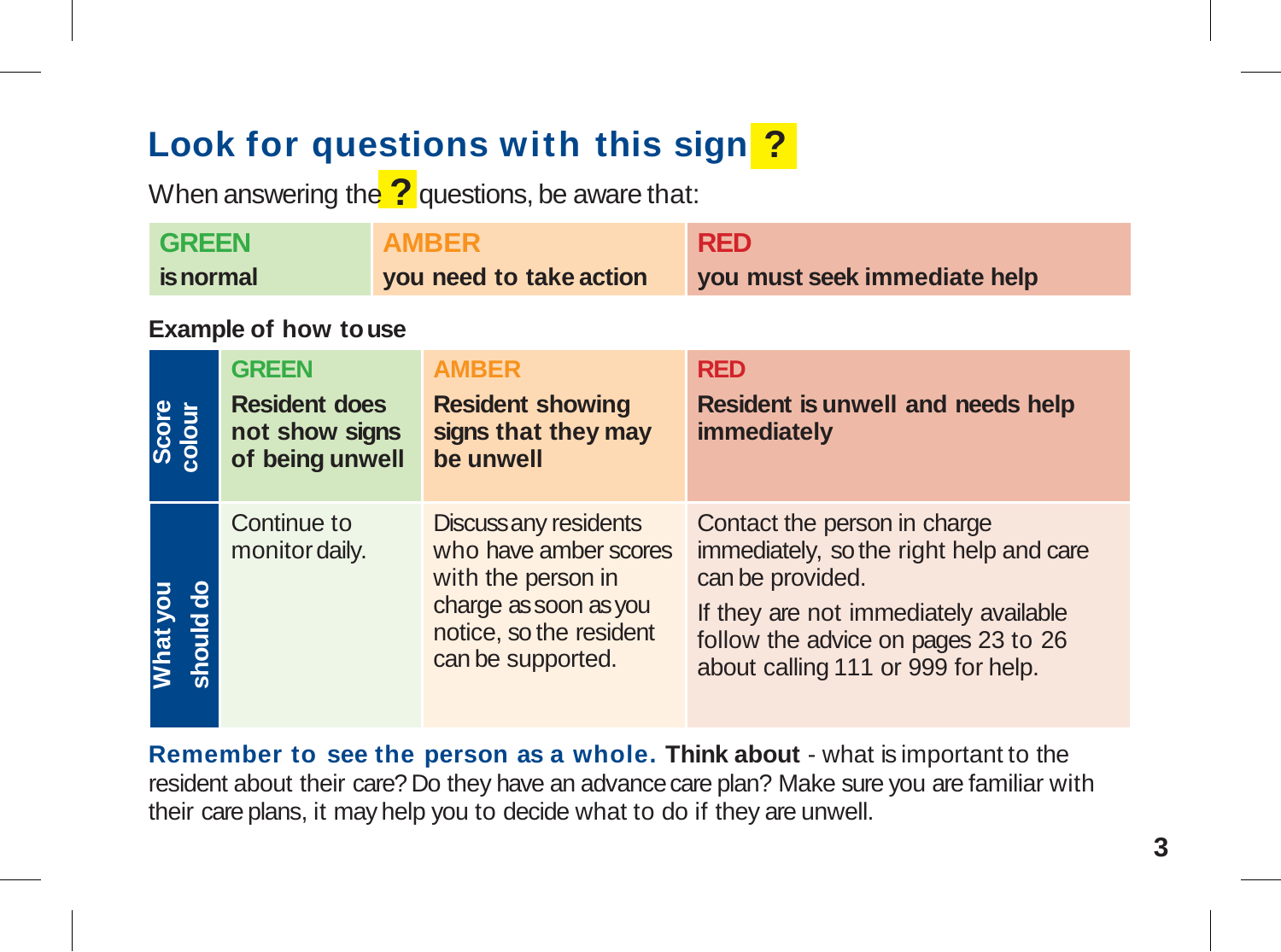## **Breathing**

### **1. ? Is the resident breathless?**

| Score<br>colour       | <b>GREEN</b><br><b>No</b> | <b>AMBER</b><br>Yes-but this is usual<br>Yes-breathing faster<br>than normal but not<br>gasping                                                                           | <b>RED</b><br>Yes-they're gasping for air<br>Yes-their lips are blue                                                                                                     |
|-----------------------|---------------------------|---------------------------------------------------------------------------------------------------------------------------------------------------------------------------|--------------------------------------------------------------------------------------------------------------------------------------------------------------------------|
| What you<br>should do | Continue to<br>monitor.   | Discuss with the person<br>in charge - note if it is<br>different from normal.<br>Consider the possibility of<br>sepsis (infection spread to<br>the blood - see page 17). | Contact the person in charge<br>immediately or call 999<br>(Also check care plan for resident's<br>wishes. Do they have an advance care<br>plan or DNACPR/ReSPECT form?) |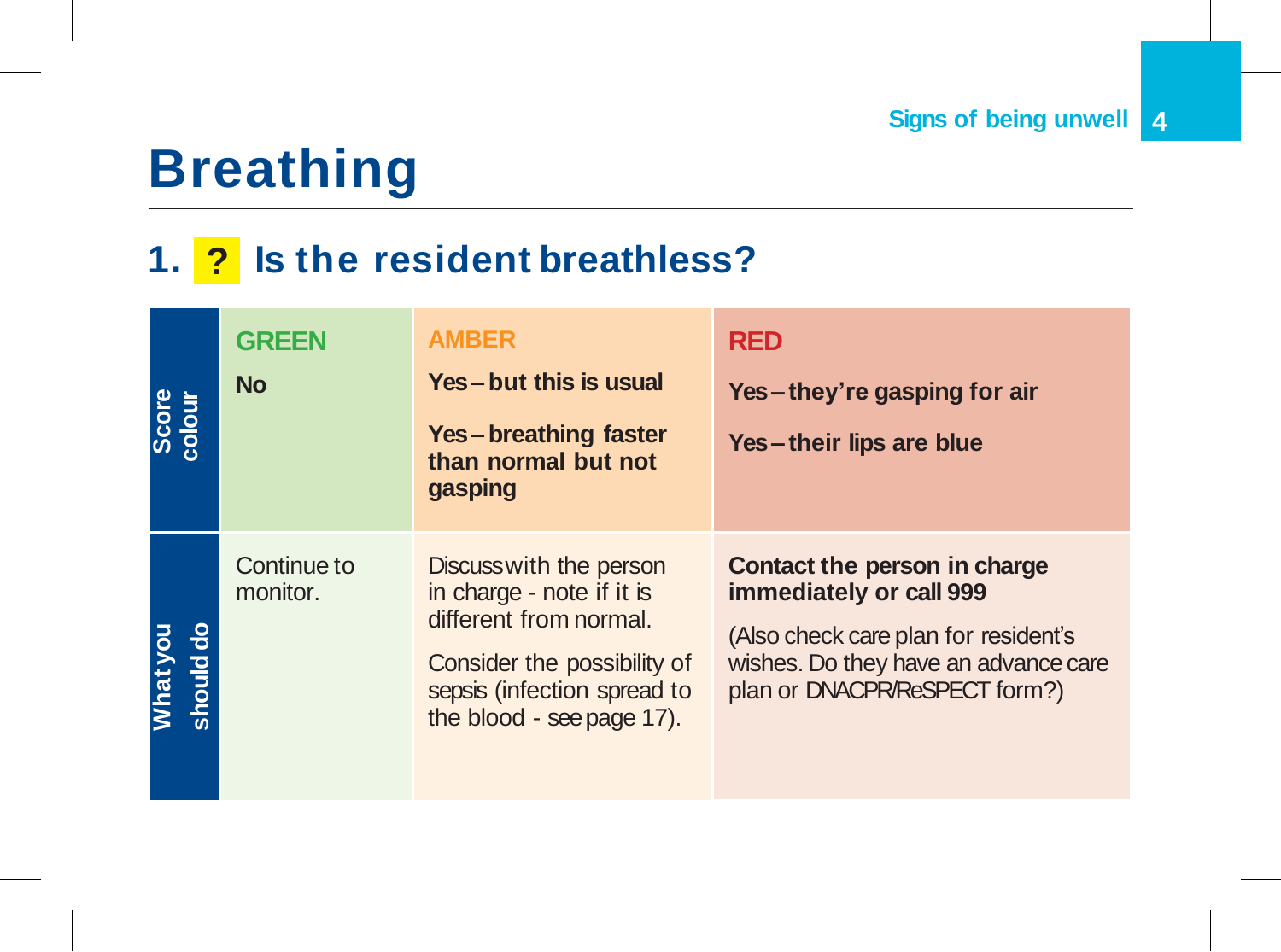### **2. ? Do they have a cough?**

| Score colour       | <b>GREEN</b><br><b>No</b> | <b>AMBER</b><br>Yes - but this is usual                                                                                                                                                                                                                   | RED<br>Yes - they're gasping for air<br>Yes - their lips are blue                                                                                                           |
|--------------------|---------------------------|-----------------------------------------------------------------------------------------------------------------------------------------------------------------------------------------------------------------------------------------------------------|-----------------------------------------------------------------------------------------------------------------------------------------------------------------------------|
| What you should do | Continue to<br>monitor.   | Discuss with the person<br>in charge - make a note<br>of the colour of the<br>phlegm.<br>Consider the possibility of<br>sepsis (infection spread<br>to the blood-see page<br>$(17)$ .<br>Note: cough can also be<br>a sign of swallowing<br>difficulties. | Contact the person in charge<br>immediately or call 999<br>(Also check care plan for resident's<br>wishes. Do they have an advance<br>care plan or DNACPR/ReSPECT<br>form?) |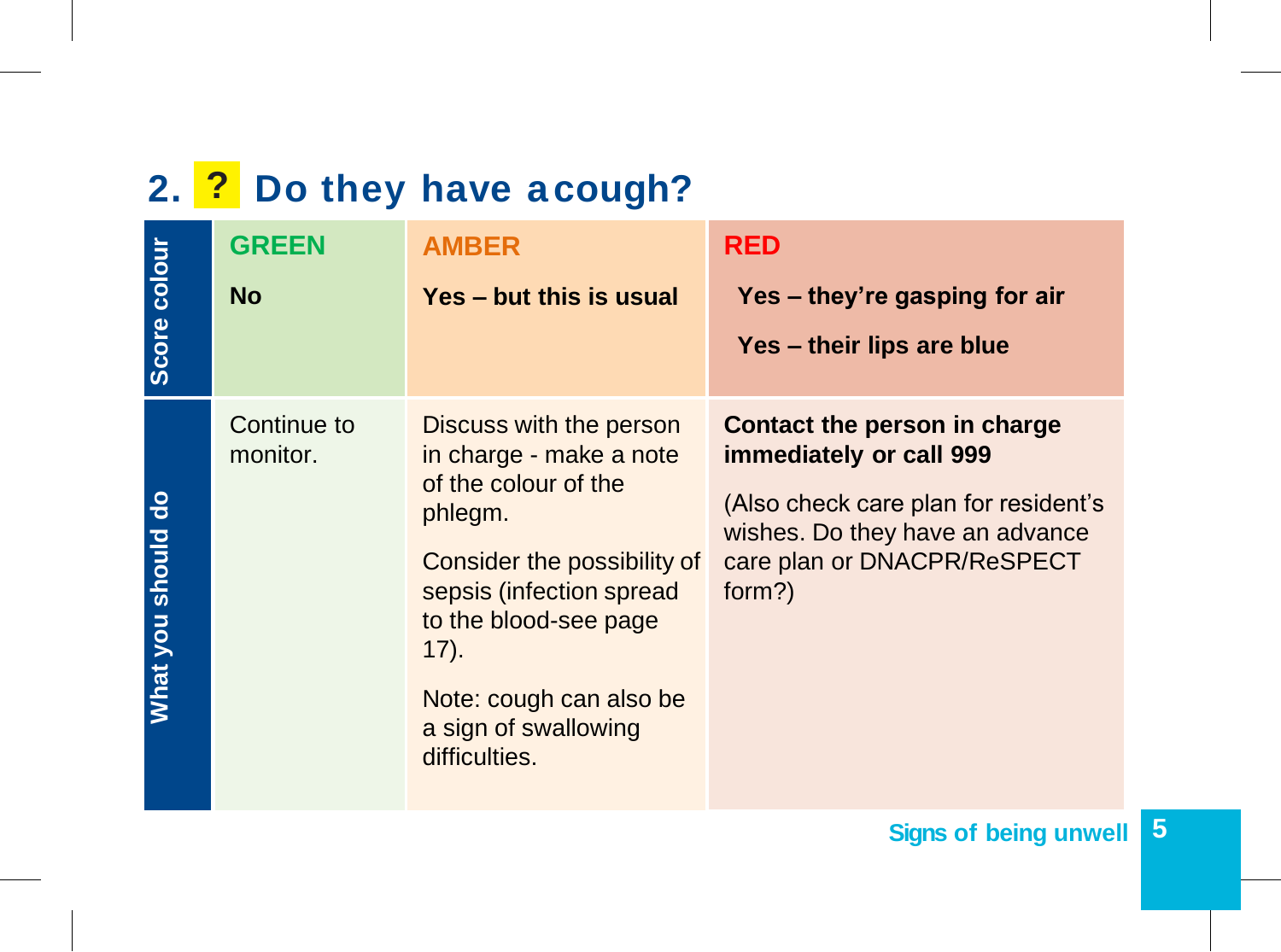### **Bowel habits**

#### **3. ? Have you noticed any changes in your resident's bowel habits?** *The Bristol Stool Chart*

**Type 1 Separate hard lumps like** nuts (hard to pass) **AMBER** Indicates constipation - encourage Type 2 Sausage-shaped but drinking and monitor outputs. lumpy **Type 3** Like a sausage but with cracks on its surface **GREEN** Indicates good bowel health - continue to **Type 4** Like a sausage or a snake, **Indicates** smooth and soft **Type 5** Soft blobs with clearcut edges (passed easily) **RED** • Type 5&6 may havediarrhoea • Type 7 may have foodpoisoning • Less than 3 bowel movements aweek • Blood in stool Discuss all with the person in charge and encourage drinking. **Type 6 Fluffy pieces with ragged** edges, a mushy stool **Type 7** Watery, no solid pieces, entirely liquid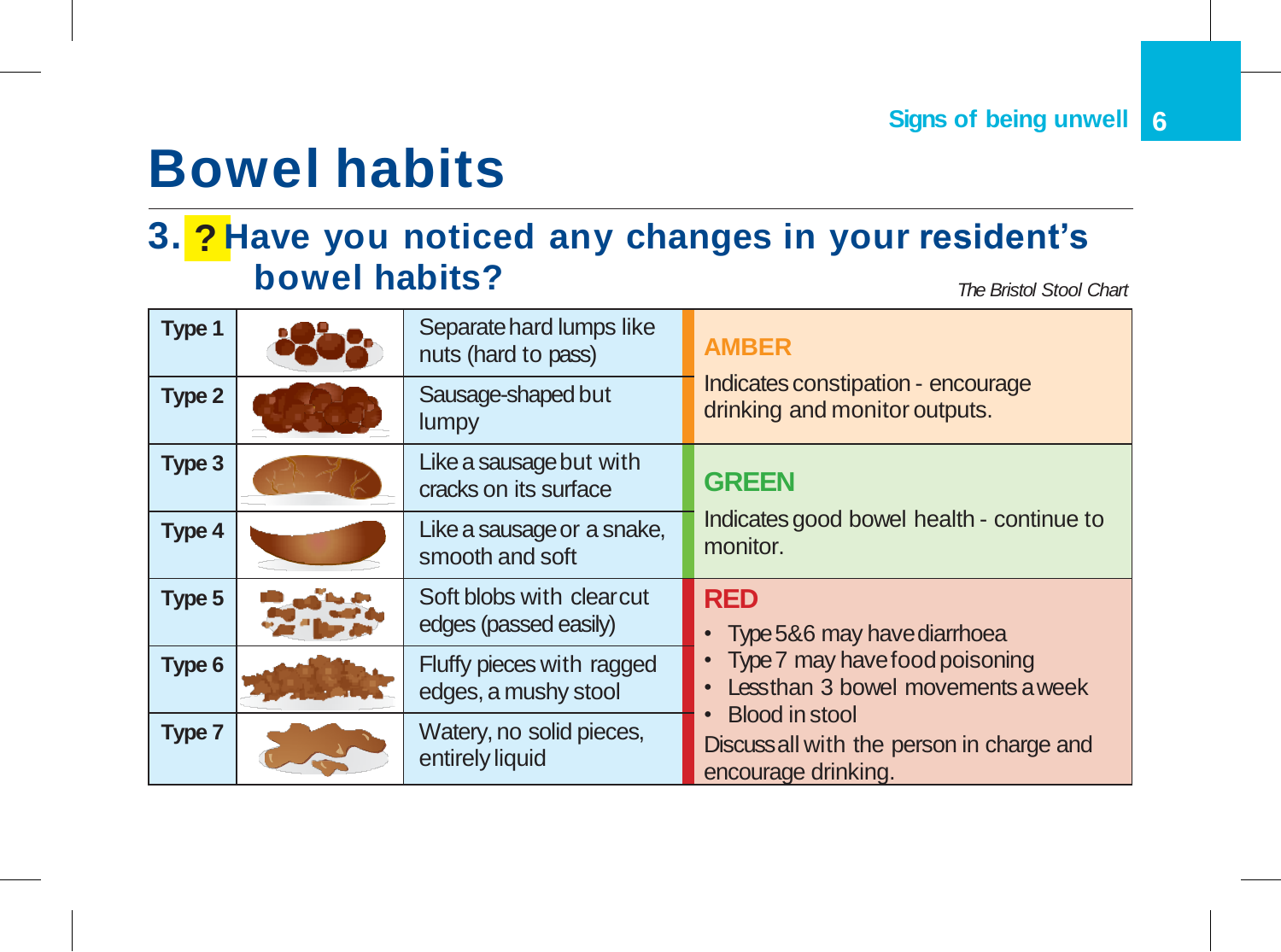## **Hydration - drinking**

Urine infections can be serious in older people.

### **4. ? Does your resident have any of the signs of dehydration below?**

- Change in urine colour (see page 8)
- Change in smell of urine
- Headaches
- Dizziness
- Reduced urine (less toilet visits or dry pads)
- Confusion (see page 12)

| Score<br>colour       | <b>GREEN</b><br><b>No</b> | <b>AMBER</b><br>If you answer yes to any of<br>the above                                      | <b>RED</b>                                                                            |
|-----------------------|---------------------------|-----------------------------------------------------------------------------------------------|---------------------------------------------------------------------------------------|
| What you<br>thould do | Continue to<br>monitor.   | • Encourage drinking<br>• Monitor drinking input and<br>output<br>• Testurine (if available). | If there is no improvement<br>after a few hours discuss<br>with the person in charge. |

Note: if the resident has swallowing difficulties discuss with the person in charge ways to increase fluids.

#### **7 Signs of being unwell**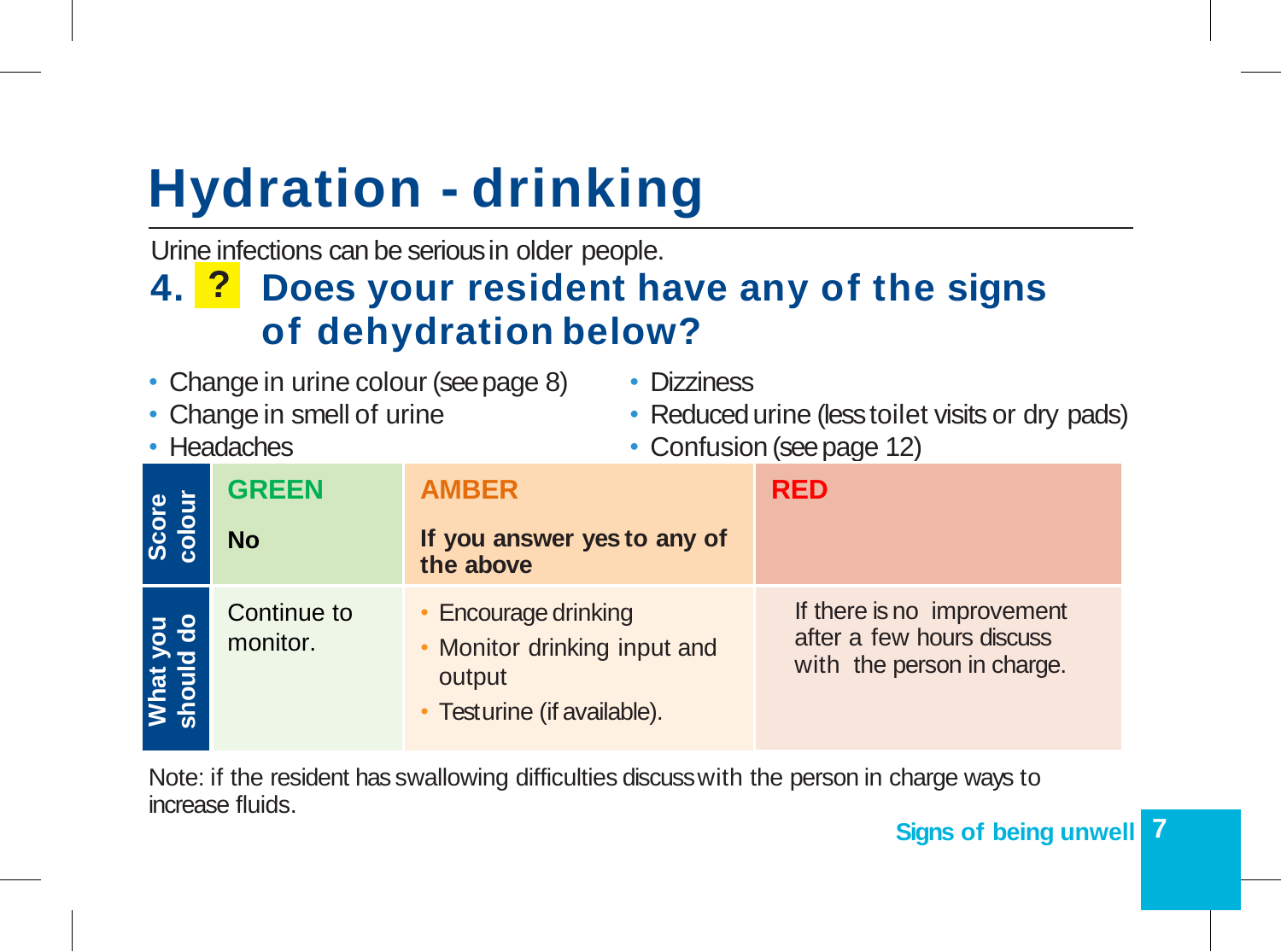### **5. ? What colour is the urine?**

#### **Urine colour**

| <b>GREEN</b>                | 1, 2, 3                              |                |
|-----------------------------|--------------------------------------|----------------|
| <b>Continue to monitor.</b> | Well hydrated                        | $\overline{2}$ |
|                             |                                      | 3              |
| <b>AMBER</b>                | 4, 5, 6<br>Hydrated, but could drink | 4              |
| <b>Encourage drinking</b>   | more                                 | 5              |
| <b>Monitor</b>              | 6, 7, 8                              | 6              |
| Inform person in charge     | Dehydrated, need to drink<br>more    | 7              |
|                             |                                      | 8              |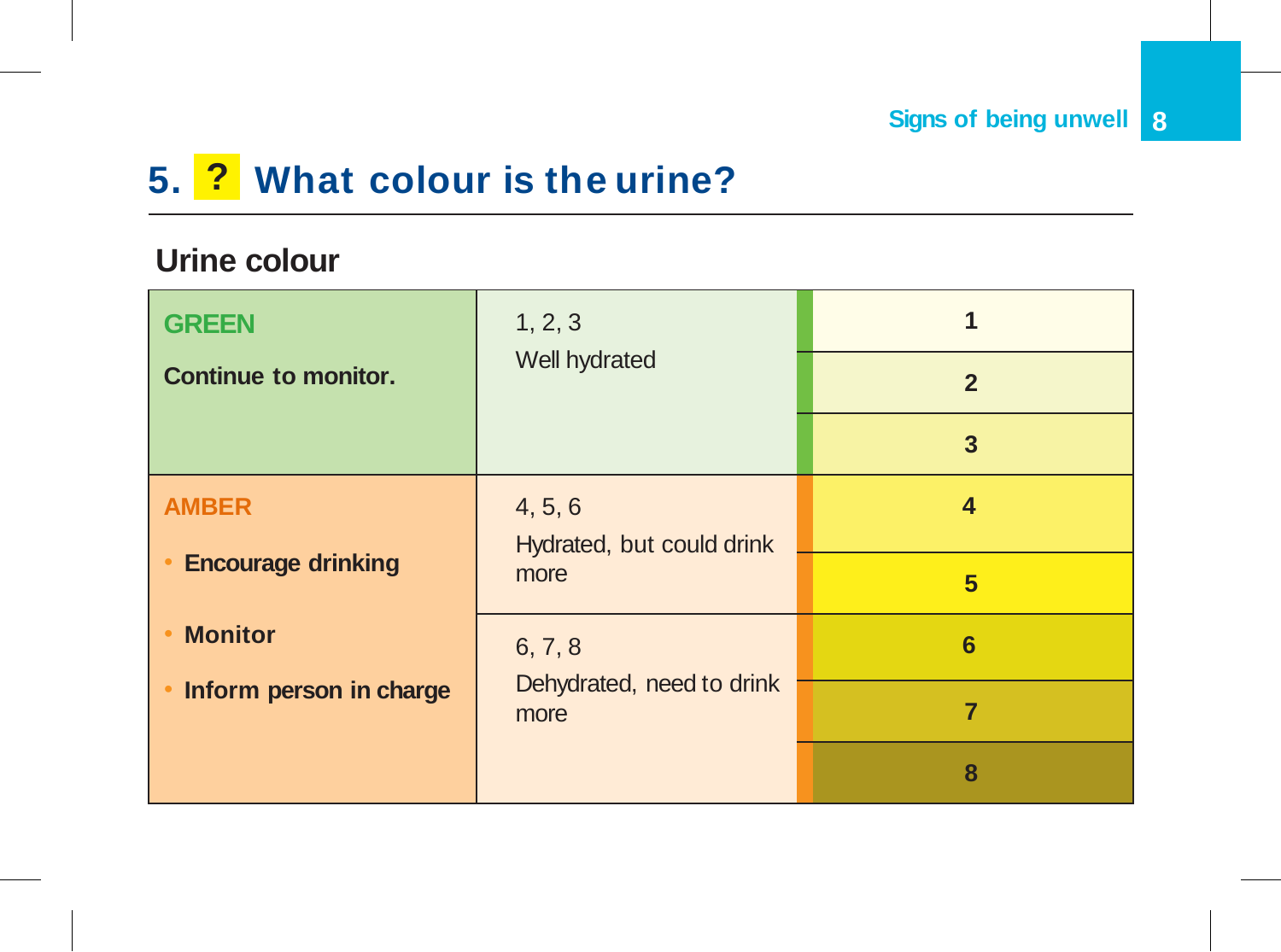### **Pain**

If the resident **cannot communicate** their needs (e.g. advanced dementia).

### **6. ? Do they have any of the signs below that might show they are inpain?**

- Aggressive behaviour
- New facial expressions e.g. frowning or moving away when touched
- Change in sleep pattern
- Avoiding certain movements or moving less than normal
- Eating less
- Increase in shouting, moaning, calling out or being quiet

| Score<br>colour       | <b>GREEN</b><br><b>No</b> | <b>AMBER</b><br>Yes - but this is usual                                                                                       | <b>RED</b><br>Yes - pain worse than usual or new<br>type of pain                                                                                                                                       |   |
|-----------------------|---------------------------|-------------------------------------------------------------------------------------------------------------------------------|--------------------------------------------------------------------------------------------------------------------------------------------------------------------------------------------------------|---|
| <b>Nhat</b><br>thould | Continue to<br>monitor.   | Check if prescribed pain<br>relief can be given.<br>Is it worse than normal?<br>If yes, discuss with the<br>person in charge. | Contact the person in charge<br>immediately - look for the cause. Has<br>something happened to the resident?<br>e.g. a fall.<br>If they have chest pain or other<br>severe pain, immediately call 999. | 9 |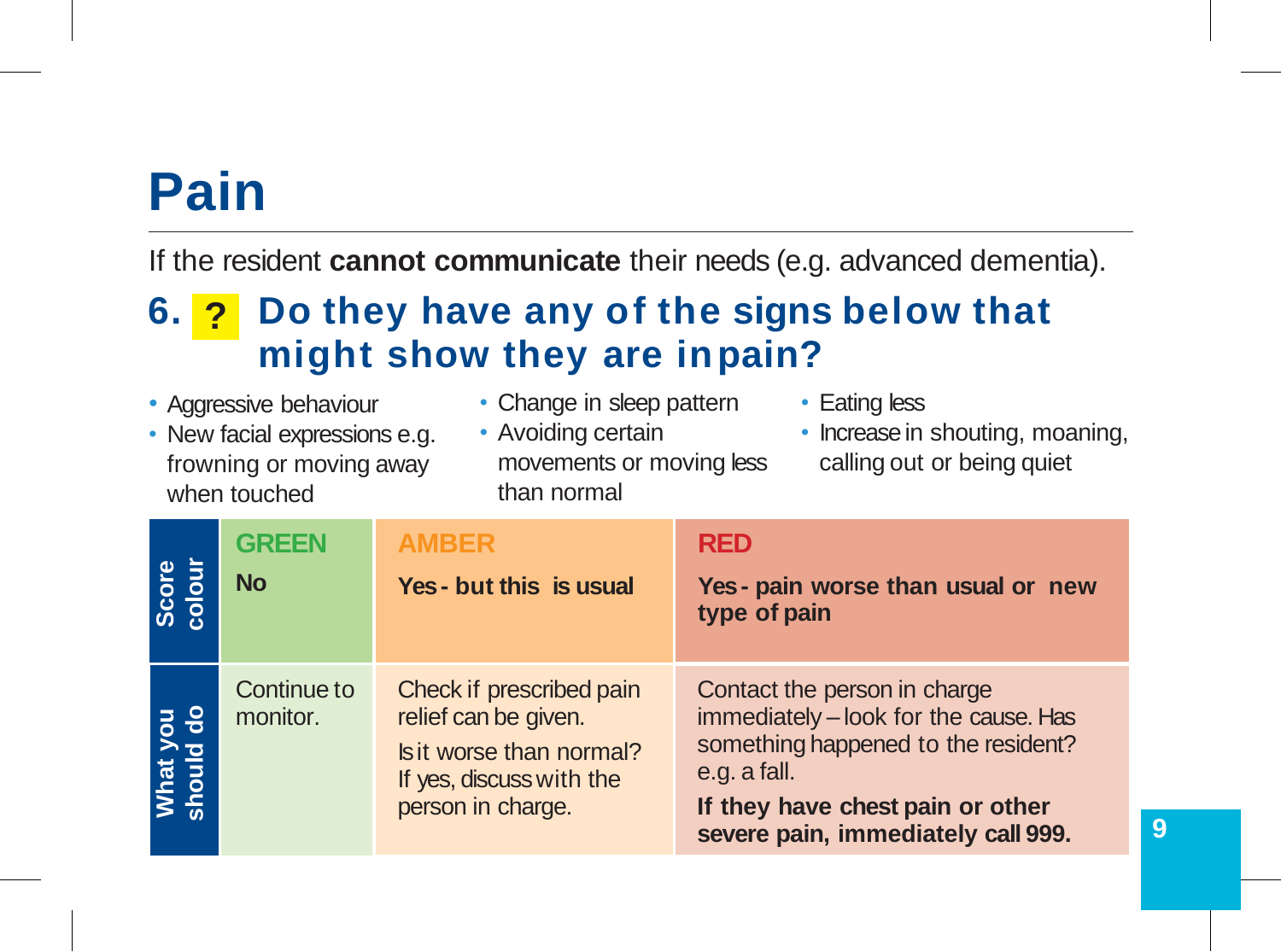## **Pain**

If the resident **can communicate** their needs

### **7. ? Are they in pain?**

- If yes, ask where the pain is and whether it is new for them
- Ask them to describe their pain or give it a number 1-10, use the thermometer on page 11 (or use your care home pain scale).

| Score<br>colour              | <b>GREEN</b>               | <b>AMBER</b>                                                                                                                                        | <b>RED</b>                                                                                                                                                                                     |
|------------------------------|----------------------------|-----------------------------------------------------------------------------------------------------------------------------------------------------|------------------------------------------------------------------------------------------------------------------------------------------------------------------------------------------------|
|                              | No pain                    | Has pain score: 1,2,3,4,5                                                                                                                           | Has pain score: 6,7,8,9,10                                                                                                                                                                     |
| should<br>you<br><b>What</b> | Continue<br>to<br>monitor. | Check if prescribed pain relief<br>can be given.<br>Is the pain worse than normal?<br>If yes, or pain is new, discuss<br>with the person in charge. | Contact the person in charge<br>immediately.<br>Investigate if anything has happened<br>to the resident e.g. a fall.<br>If they have chest pain or other<br>severe pain, immediately call 999. |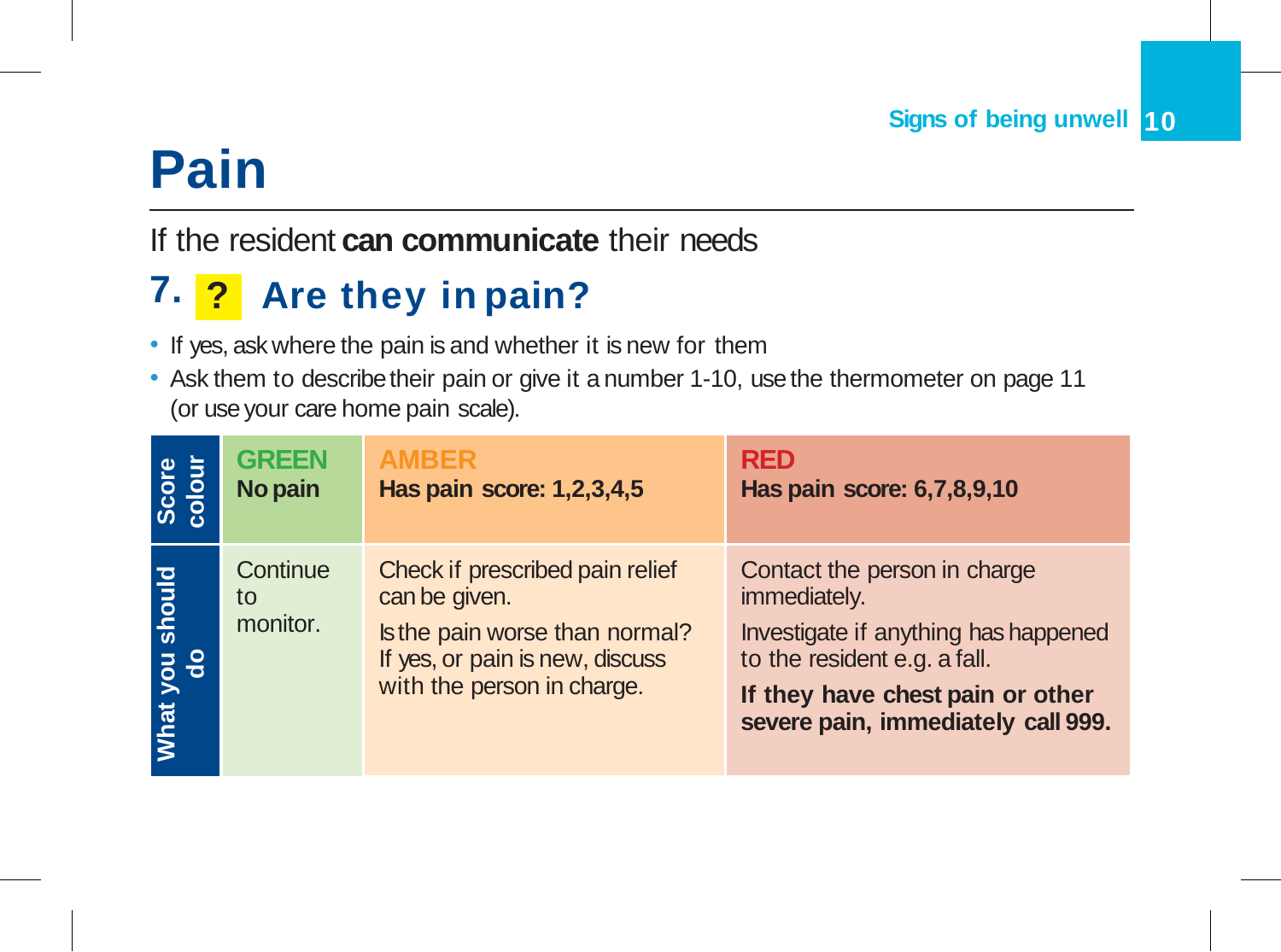

**Signs of being unwell 11**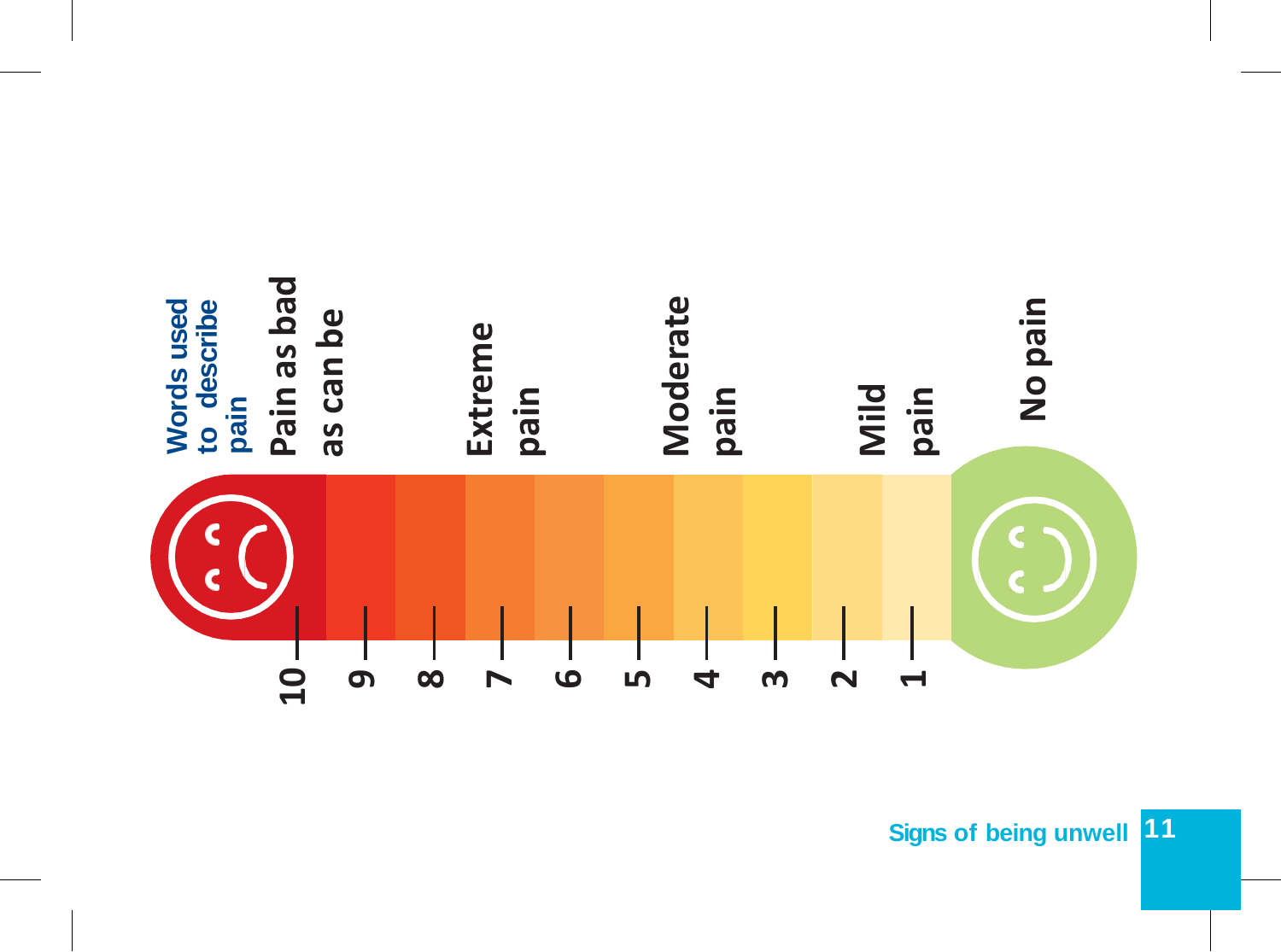### **Confusion**

### **8. ? Have you noticed a change in a resident, are they more confused than normal?**

#### Are they:

- 
- Unable to concentrate Upset, drowsy or irritated Hearing or seeing things
	-

| Score<br>colour    | <b>GREEN</b><br>No to all | <b>AMBER</b><br>If you answer yesto<br>any of the above                                                                                                                      | <b>RED</b><br>If you answer yes to any of the<br>above, but the confusion started<br>suddenly                                                                                                                              |
|--------------------|---------------------------|------------------------------------------------------------------------------------------------------------------------------------------------------------------------------|----------------------------------------------------------------------------------------------------------------------------------------------------------------------------------------------------------------------------|
| should<br>What you | Continue to<br>monitor.   | Discuss with the person<br>in charge - reassure the<br>resident and go through<br>this guide to look for<br>the possible cause for<br>the confusion e.g. urine<br>infection. | Speak to the person in charge.<br>Sudden confusion can be caused by (for<br>example): stroke, chest pain, sepsis,<br>bleeding and low blood sugars, which<br>all require urgent attention and you<br>may need to call 999. |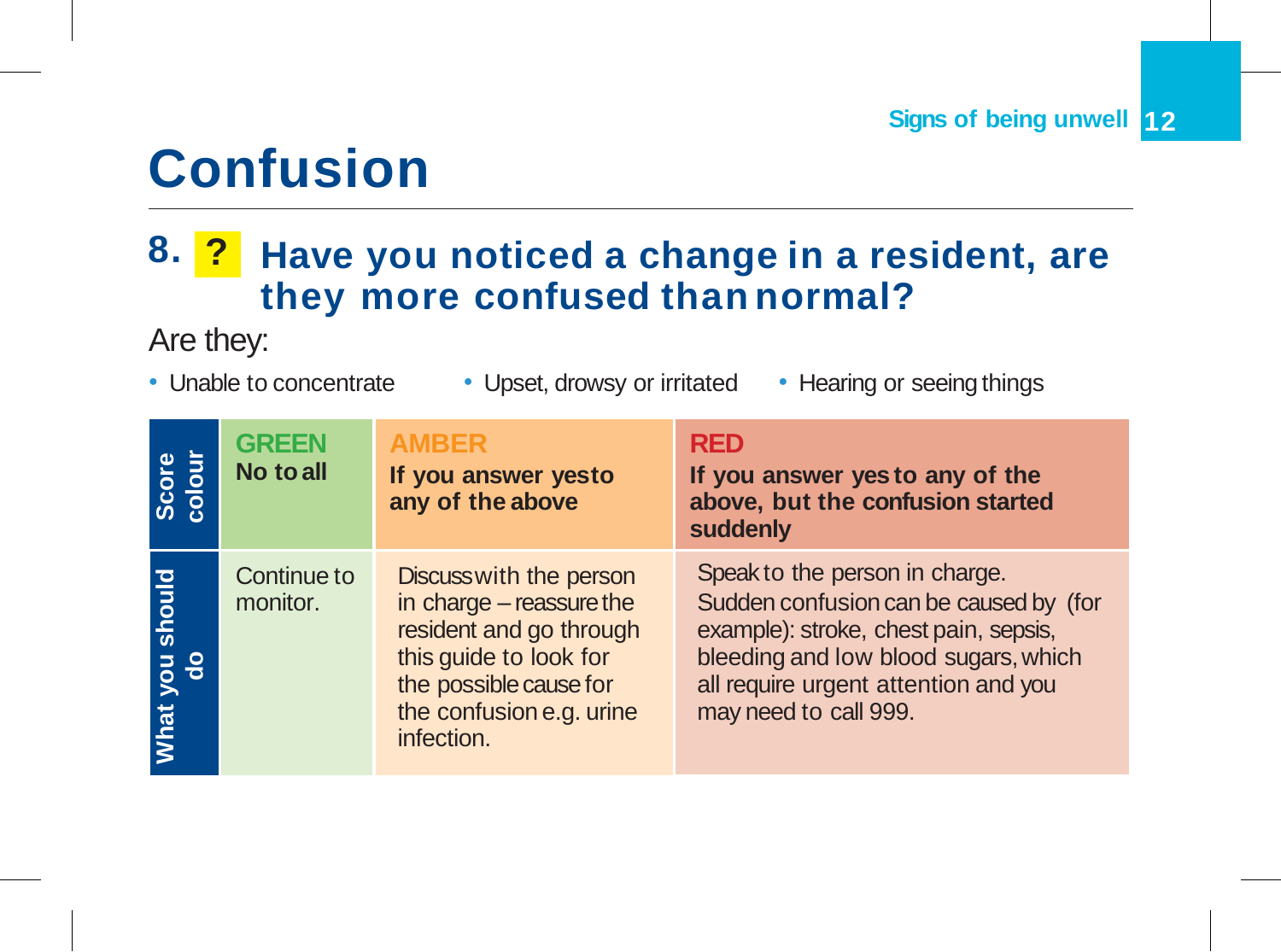## **Wellbeing**

### **9. ? Over the last few days or weeks, have you noticed a change in your resident's moodor wellbeing?**

Check if:

- Something has happened to change their mood
- Their sleep pattern has changed
- They are eating less food or more food

| Score colour          | <b>GREEN</b><br>No to all | <b>AMBER</b><br>If you answer yes to any of the above                                                                                                                                                                                                  | <b>RED</b><br>If very agitated and<br>you are worried about<br>the risk to themselves<br>or others |
|-----------------------|---------------------------|--------------------------------------------------------------------------------------------------------------------------------------------------------------------------------------------------------------------------------------------------------|----------------------------------------------------------------------------------------------------|
| What you<br>should do | Continue to<br>monitor.   | Take time to talk to the resident, discuss<br>their concerns and see if you can help.<br>If you cannot help or don't see an<br>improvement speak to the person in<br>charge. Use this guide to look for other<br>reasons for change in mood e.g. pain. | Inform the person in<br>charge or call GP/111<br>for advice.                                       |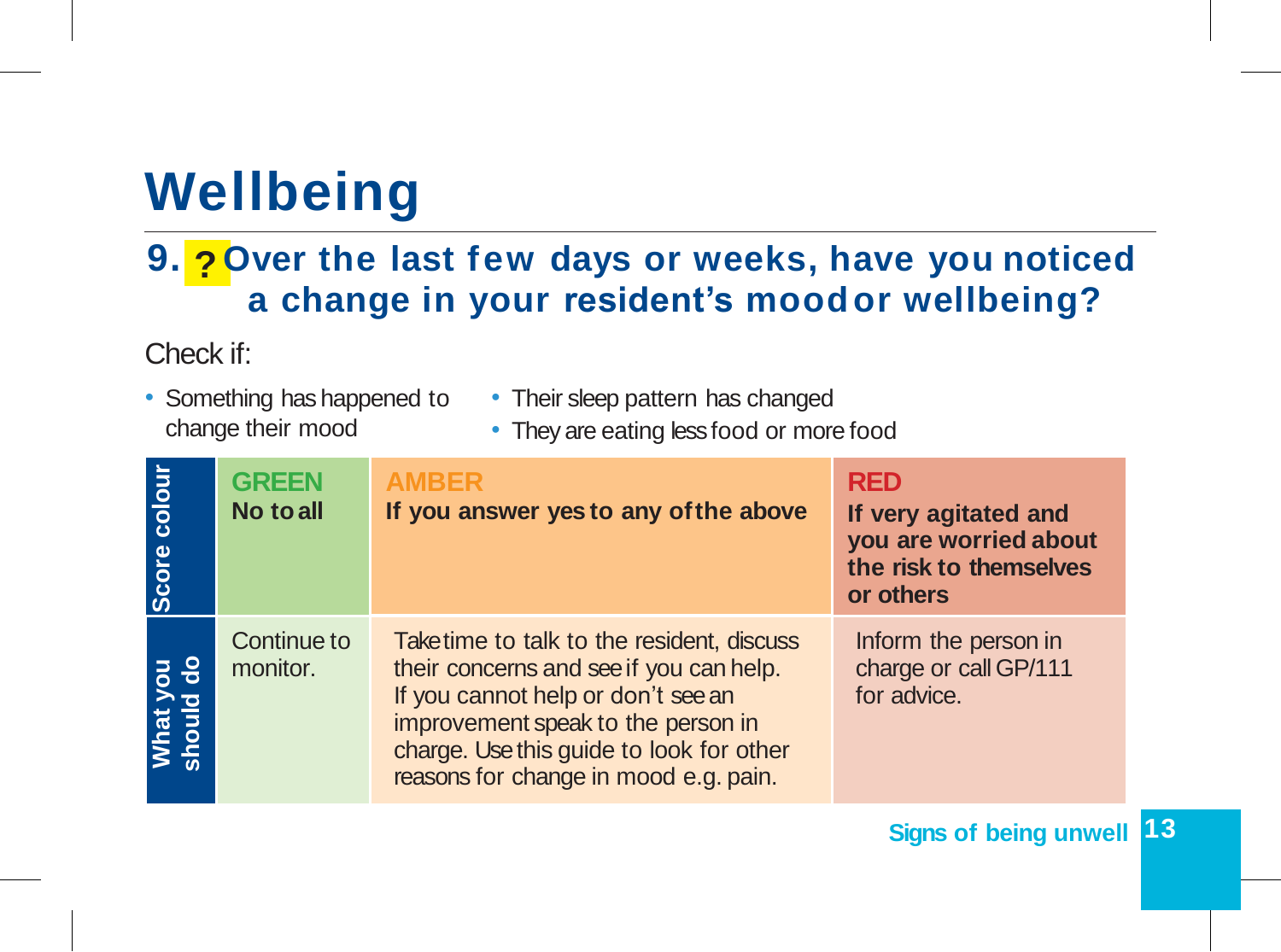## **Skin**

### **10. ? Does your resident have any signs of skin damage?**

- Redness
- Broken skin
- Pain
- Swelling
- Hard areas
- Hot or cold skin

#### **Check possible pressure areas (common areas pictured in red)**

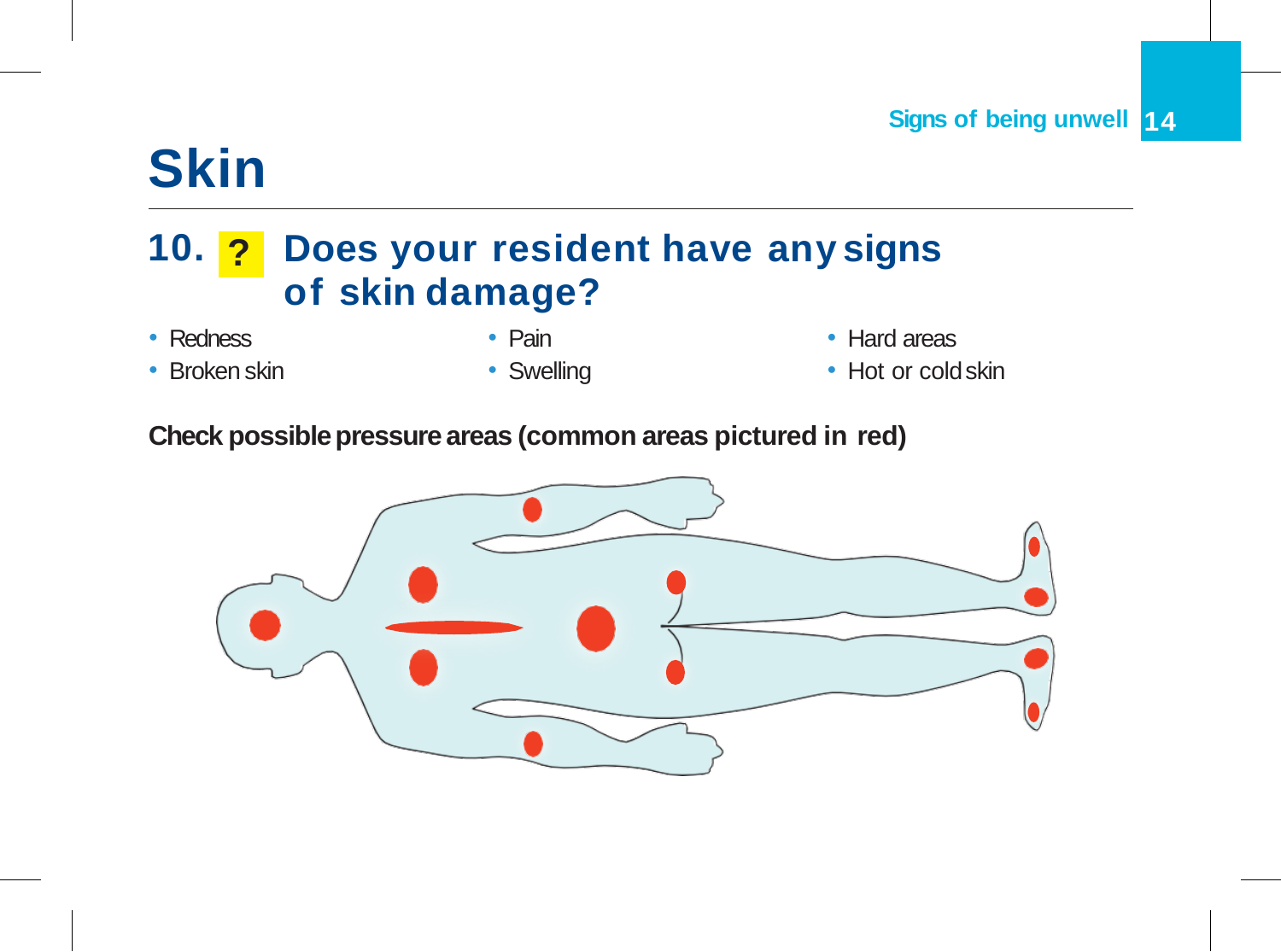## **Skin**

| Score<br>colour    | <b>GREEN</b><br><b>No</b>                                 | <b>AMBER</b><br>Yes slightly red, hot or cold areas<br>appearing                                                                                             | <b>RED</b><br>Yes very red, painful, swollen<br>or broken skin                                                                                 |
|--------------------|-----------------------------------------------------------|--------------------------------------------------------------------------------------------------------------------------------------------------------------|------------------------------------------------------------------------------------------------------------------------------------------------|
|                    | Continue<br>to monitor<br>and keep<br>resident<br>moving. | Do skin test on page 16<br>Make sure resident is moved or<br>can move themselves with the<br>right equipment regularly<br>• Make sure they are clean and dry | Discusswith the person in<br>charge immediately and assess<br>skin using care home pressure<br>ulcer assessment form.<br><b>Red skin found</b> |
| What you should do |                                                           | Discuss with the person in charge<br>and monitor every few hours (if<br>your home has a policy - follow it).                                                 |                                                                                                                                                |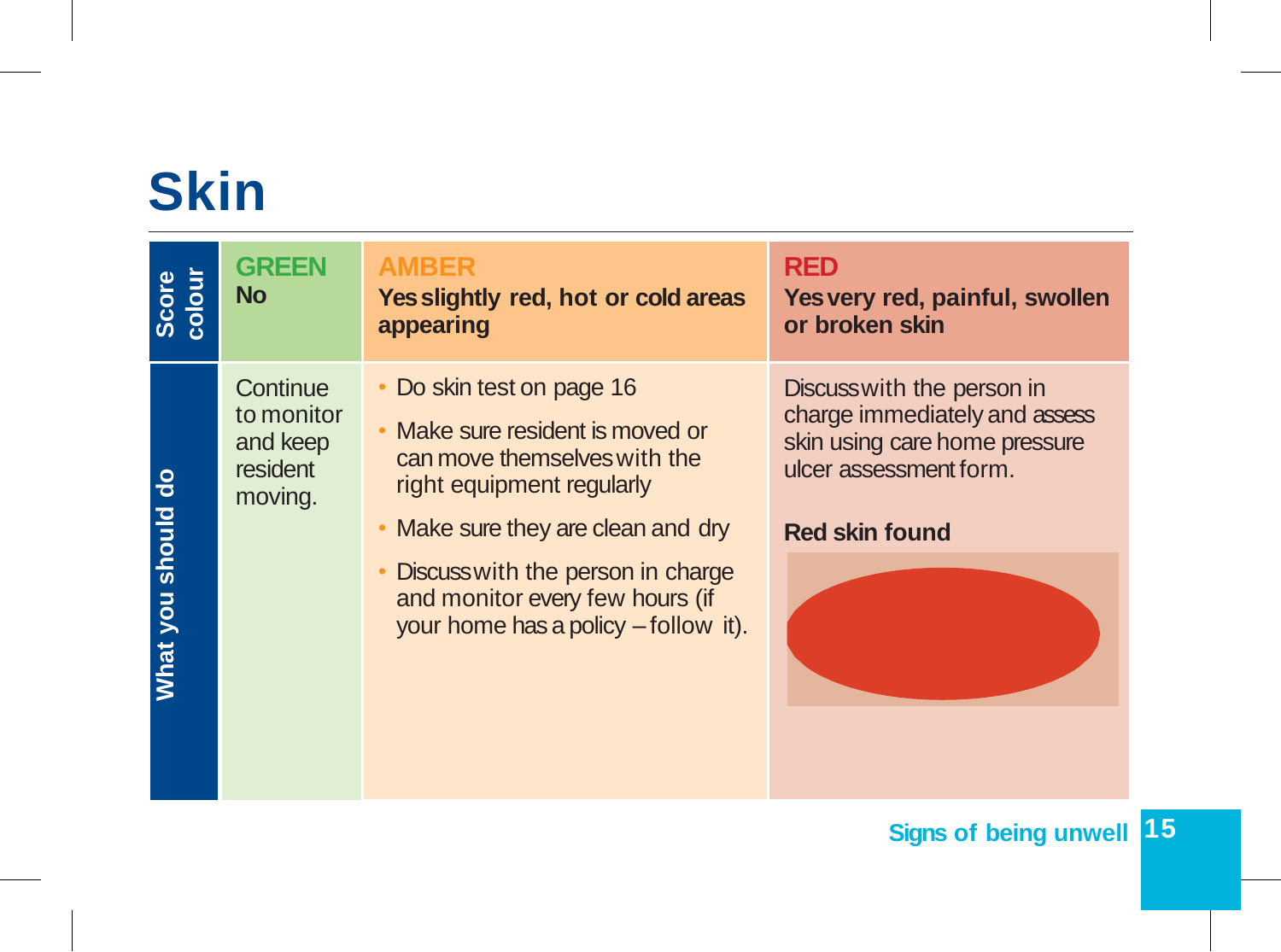## **Skin test**

It is important to keep residents moving and reposition them so they do not develop pressure ulcers.

If you see a red area of skin on a resident use the test below.

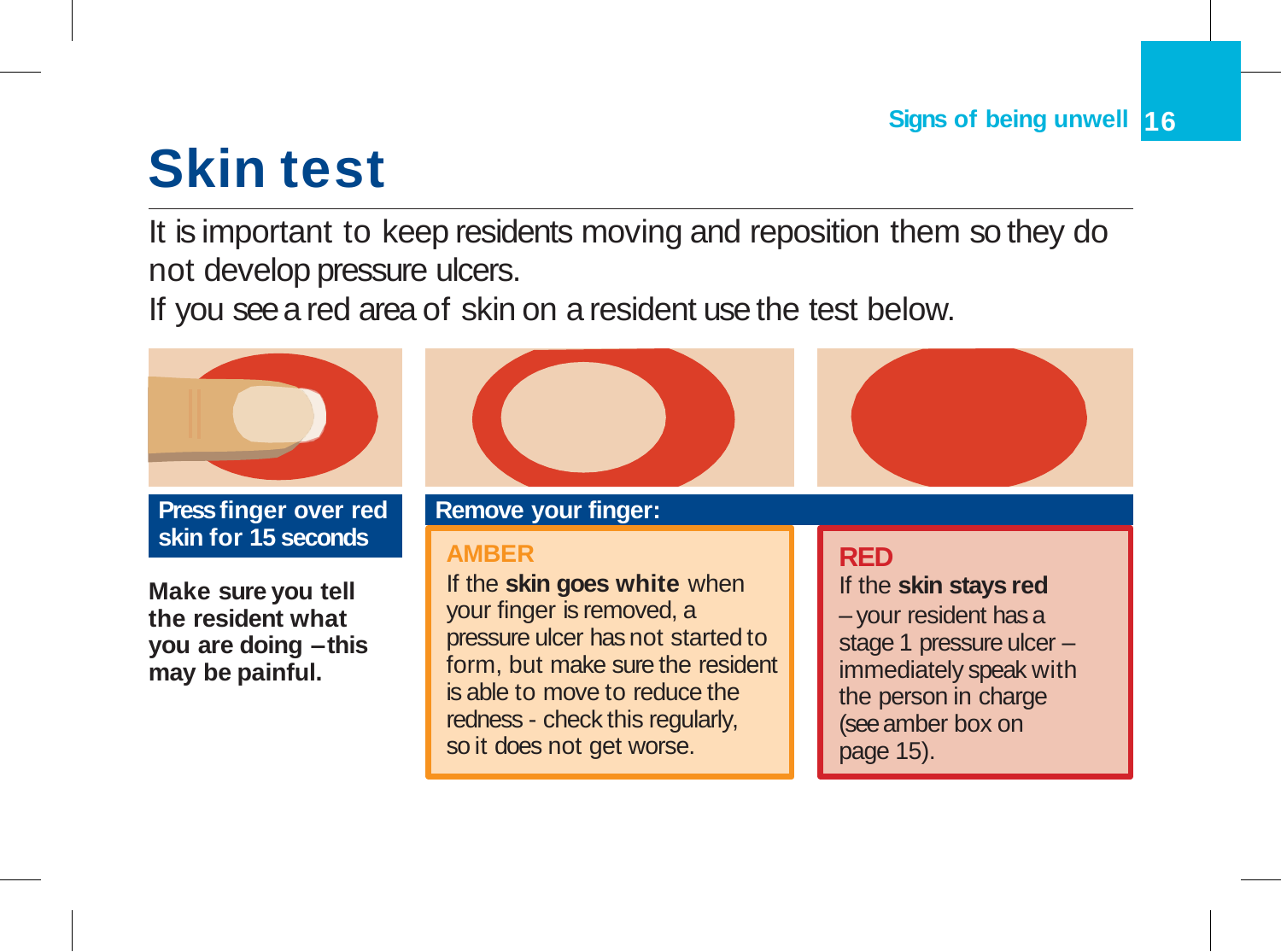### **Sepsis (when infection spreads into blood) This can be life threatening**

#### **AMBER**

#### **If a person has one or more of these symptoms, they might have sepsis:**

- Feverish/hot with uncontrolled shaking
- Fast or irregular breathing
- A fast heart beat
- Increased confusion or difficult to wake up
- Not passed urine in the past 12–18 hours
- Urine cloudy, smelly or painful to pass.

#### This person needs a medical review.

- 1. Immediately inform the person in charge
- 2. Contact the GP or call 111, and state that they may have sepsis.

#### **RED**

#### **If a person has one or more of these symptoms, they might have severe sepsis:**

- Cannot feel a pulse at the wrist
- Very fast breathing (more than one breath every two seconds)
- Blue lips
- Responds only to voice or pain, or unresponsive
- Skin rash or patchy skin
- Not passed urine in the past 18 hours
- Sudden worsening.

This person needs an urgent medical review.

- 1. Immediately inform the person in charge
- **2. Call 999, and state that they may have 'red flag' sepsis.**

#### **Other things to consider 17**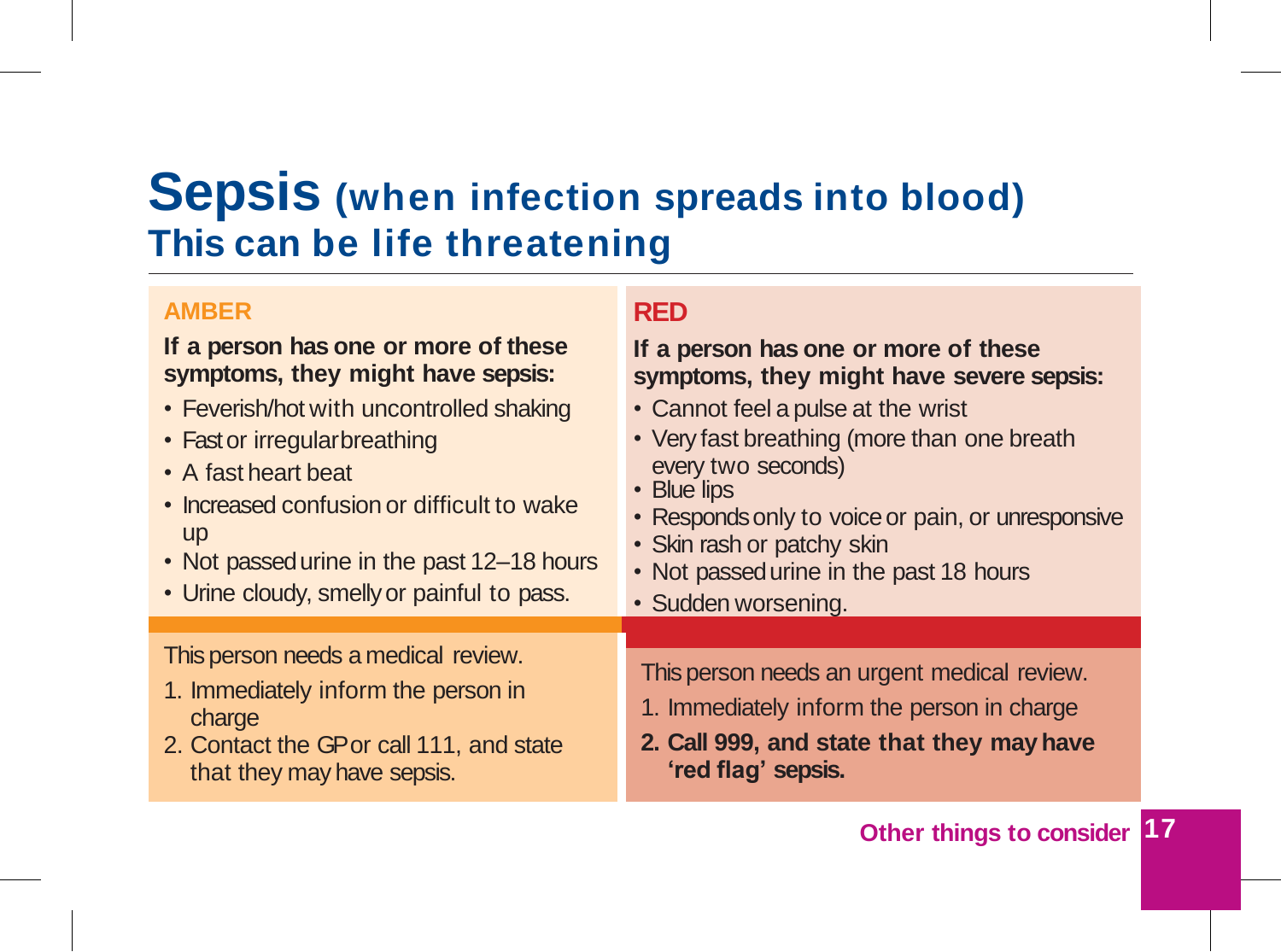**Other things to consider 18**

### **What to do if a resident falls:**

### **Obvious injury**

#### **A person has fallen or has been found lying on the floor:**

- Check if it's safe to approach the resident
- Check if the resident responds to you and look for an injury
- Ask the person in charge to assess the resident immediately and move them only if the person in charge says you can.

#### You can see an obvious injury (e.g head injury, bleeding, broken bone)

- Call 999
- Keep the person warm and as comfortable aspossible
- Get the resident's notes (and the red bag if appropriate)
- Tell next of kin in line with their care plan
- Record the fall in the person's notes and begin a falls investigation
- If the person is on blood thinners (e.g. warfarin, apixaban, dabigatran, rivaroxaban, edoxaban) seek urgent medical advice.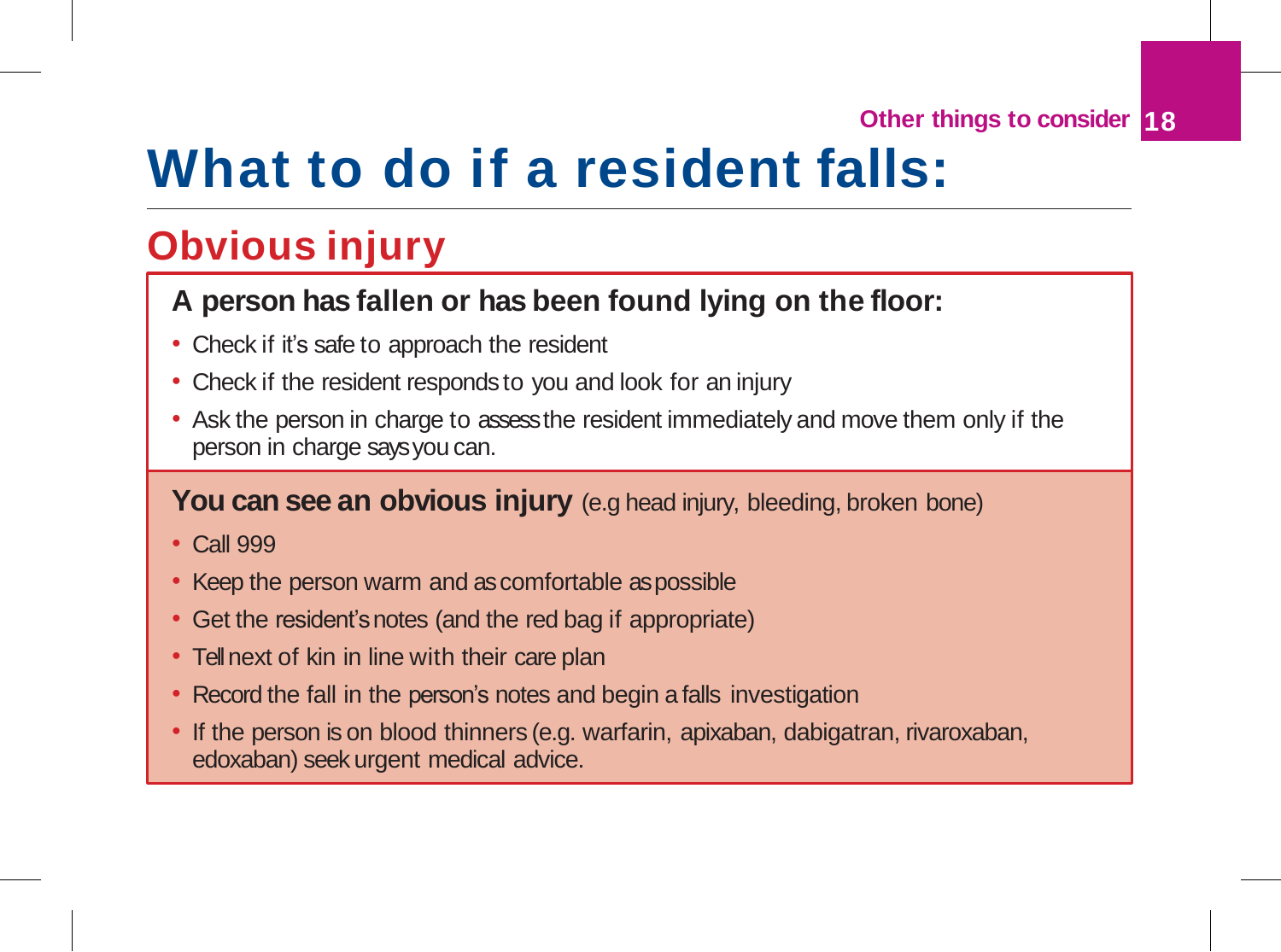## **What to do if a resident falls:**

### **No obvious injury**

#### **A person has fallen or has been found lying on the floor:**

- Check if it's safe to approach the resident
- Check if the resident responds to you and look for an injury
- Ask the person in charge to assess the resident immediately and move them only if the person in charge says you can.

#### **You cannot see an obvious injury**

- Follow the care home's policy to move the person to a safe place
- Keep them warm and as comfortable aspossible
- Observe the person frequently checking for any changes, especially if they are on blood thinners (see list on page 18).
- Tell the person's next of kin in line with their care plan
- Record the fall in the person's notes and begin a falls investigation
- Call GP or 111 if you need advice or are unsure what to do (see page23/24).

Remember, if a resident's mobility changes this could also indicate they are unwell – discuss with the person in charge.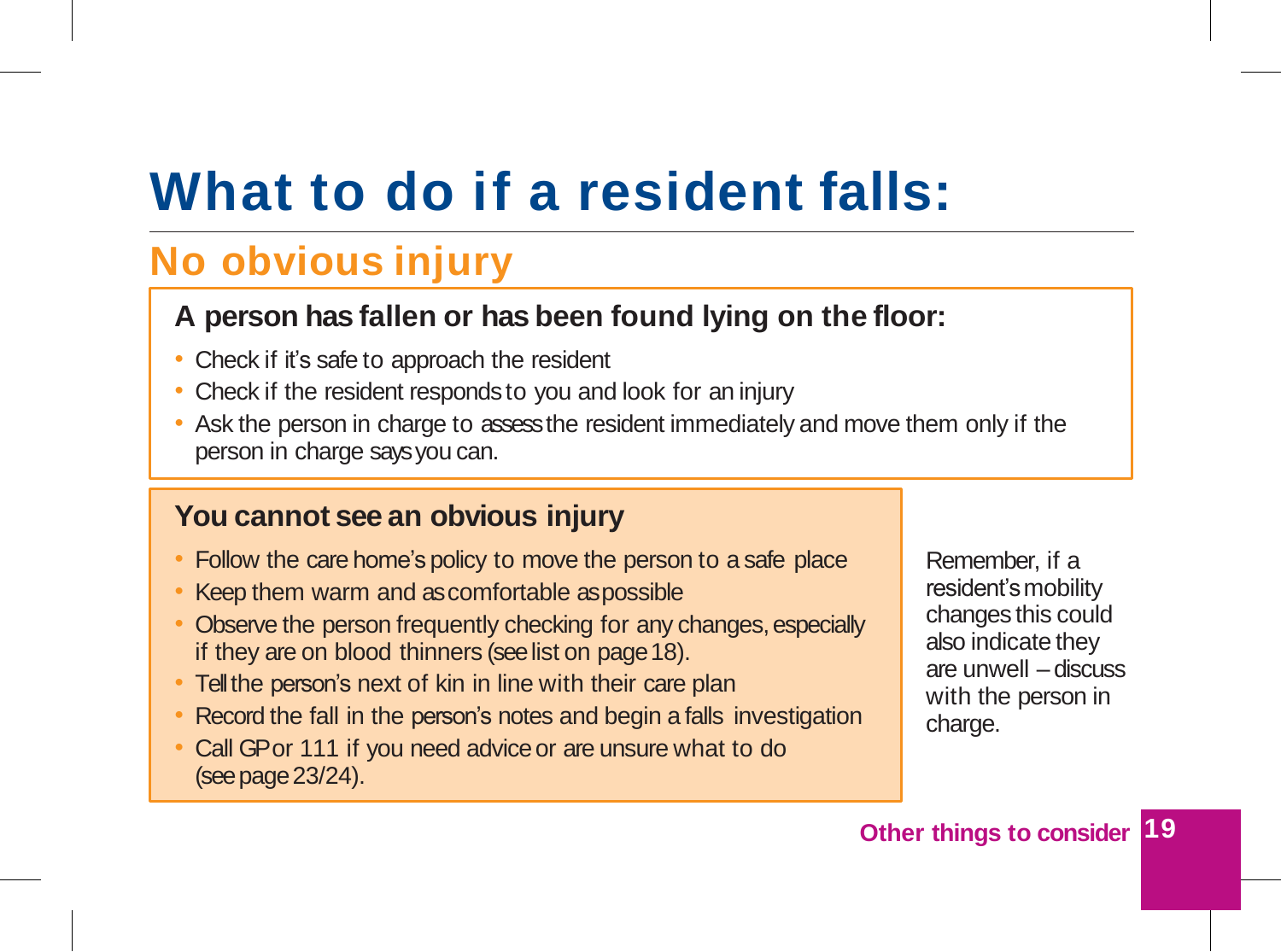## **Care plans**

**It is important to know your residents and what their wishesare. Make time to read their care plans and update them if you see any signs in this guide of them being unwell.**

Make sure you know what is in your resident's care plan as it may help you decide what to do:

- Do they have an advance care plan or urgent care plan?
- What are their known wishes?
- Has a decision been made about resuscitation on a DNACPR/ ReSPECT form? *(see example)*

*Example of DNACPR form*

|                                                                                                                                                                                                                                                             | DO NOT ATTEMPT CARDIOPULMONARY RESUSCITATION.<br>Adults aged 16 years and over<br><b>NACISBARUE 1/2015</b> |
|-------------------------------------------------------------------------------------------------------------------------------------------------------------------------------------------------------------------------------------------------------------|------------------------------------------------------------------------------------------------------------|
| Name                                                                                                                                                                                                                                                        | Date of DNACPR decision:                                                                                   |
| Address                                                                                                                                                                                                                                                     |                                                                                                            |
| Date of birth                                                                                                                                                                                                                                               |                                                                                                            |
| NHS number                                                                                                                                                                                                                                                  | DO NOT PHOTOCOPY                                                                                           |
| In the event of cardiac or respiratory arrest no attempts at cardiopulmenary resuscitation (CPR)<br>are intended. All other appropriate treatment and care will be provided.<br>Does the patient have capacity to make and communicate decisions about CPR? | <b>TESI NO</b><br>If ''NO', are you aware of a valid advance decision refusing CPR which is relevant to    |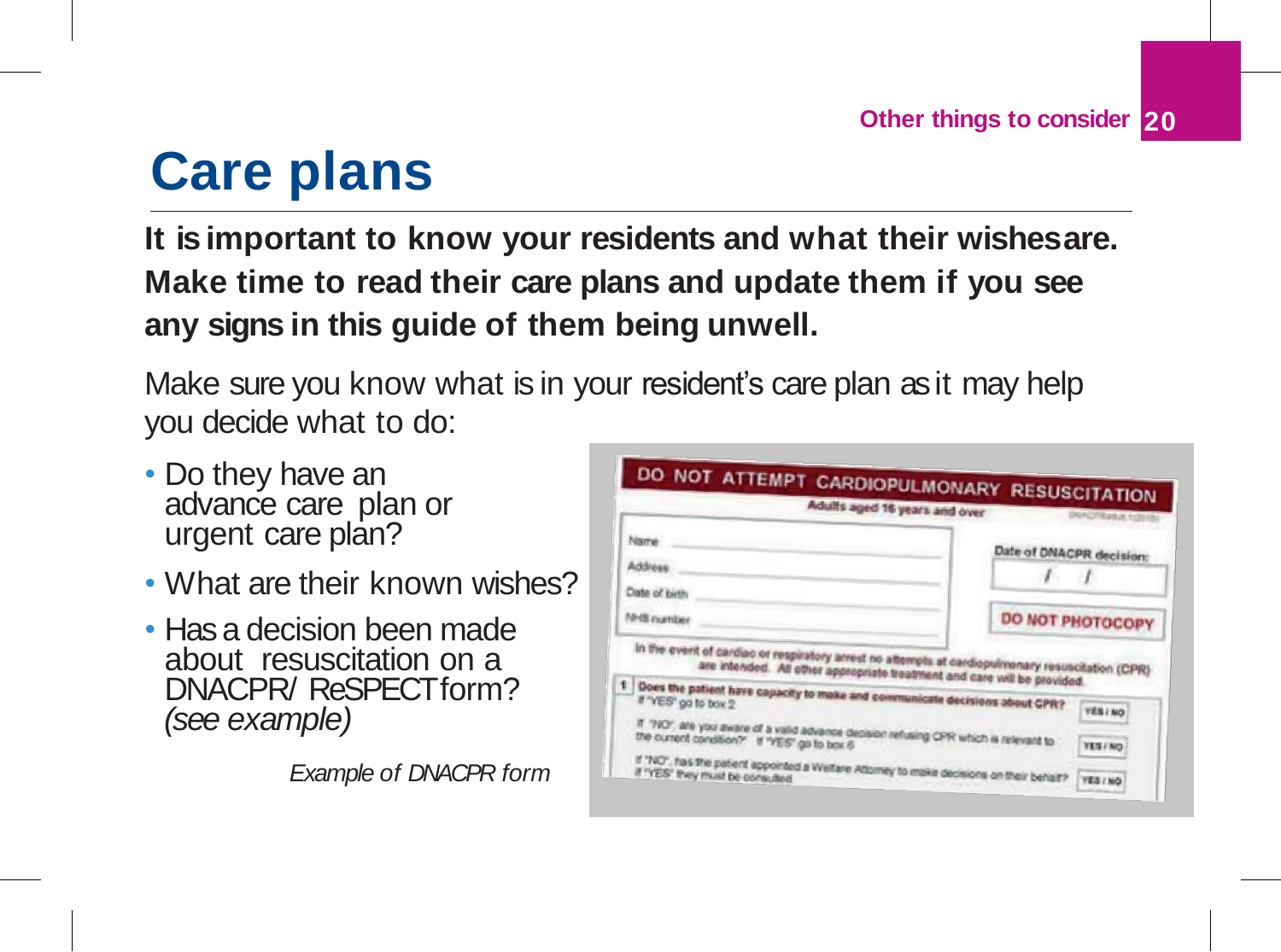## **Last year of life – things to consider**

### **Is the resident in the last year of life?**

**Do they have an advance care plan that tells you their priorities of care?**

For example:

- Do they want to go to hospital?
- Are there other options for looking after them in the care home?

If there is not a plan in place, discuss this with the person in charge. Early discussions with residents about their wishes may help you know what to do when they are unwell. Page 22 gives indicators which may show your resident has an advancing disease or is the last months, weeks or days of their life.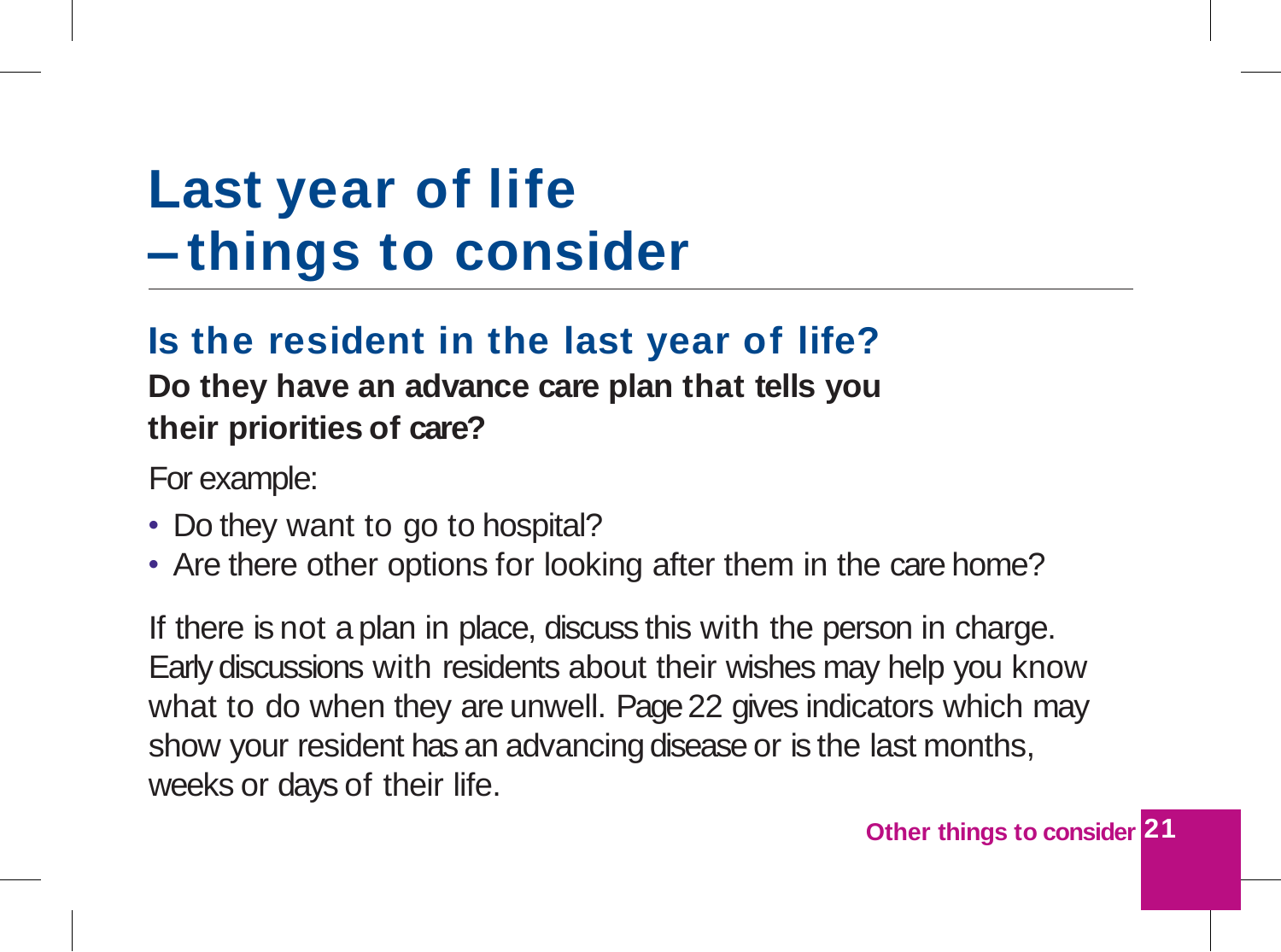**22 Other things to consider**

#### **1. Advancing disease** • Change to where they live (e.g move into care home) • Needs more assistance • Diagnosis of a condition with activities of daily living that can not be cured • Depression • More hospital visits • Weight loss **2. Increasing decline** • Withdrawn/unsociable • Reduced mobility • Not strong enough to attend hospital visits • Increased need for interventions • Increasing lack of concentration • Fatigue

#### • Reduced appetite

- 
- 
- Sleeping more

• Slender appearance

• Weight loss

#### **3. Last days of life**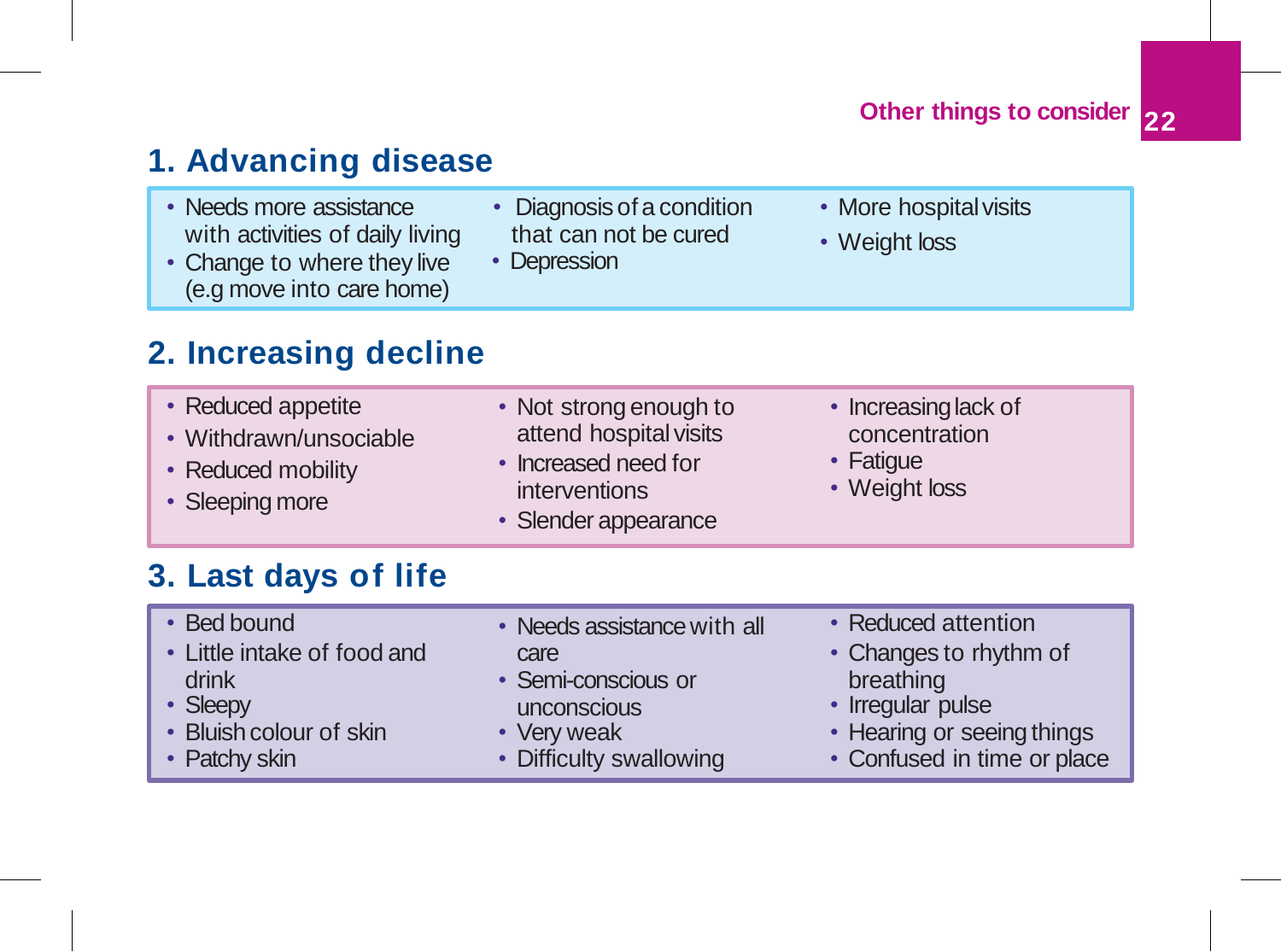### **Urgent clinical support for carehomes**



**R e g i s t e r e d h e a l t h c a r e p r o f e s s i o n a l s c a n s p e a k d i r e c t l y t o a 1 1 1 c l i n i c i a n**

To access this service please dial NHS 111 as usual and state that you are a Registered Health Care Professional.

You will be asked for the following information:

- Resident demographics
- Resident diagnosis/condition
- What advice you require
- Resident phone number and your work mobile number

You will then receive a call back from a clinician in a timely manner, depending on a strict order of priority

**Call 999 in an emergency situation**

- if your resident is blue and gasping for breath
- You suspecta stroke
- They have chest pain or other severe pain
- Signs of sepsis (infection spread to blood -see page 17).

#### **Calling NHS services for help 23**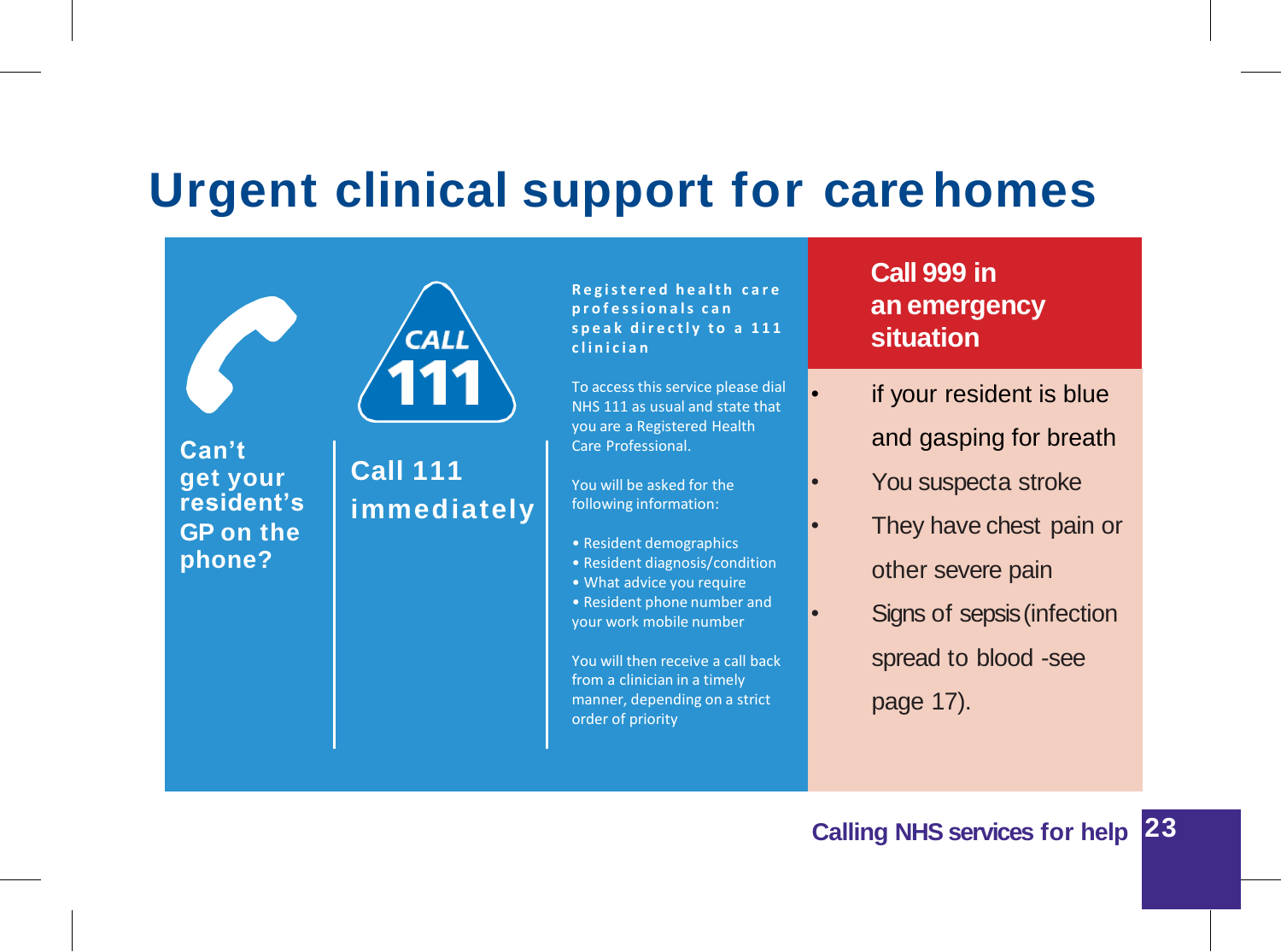#### **24 Calling NHS services for help**

## **Preparing to call 111, a GP or 999**

#### **1. Sit somewhere quiet**

If possible, in the resident's room (so when you make the call you can say"I am with Mr/Mrs…now")

#### **2. Have all of the residents information available and something to take notes on**

The address and contact details of the home

Their name, date of birth and GPinformation

Evidence for the GP or nurse to make the correct judgement

#### **3. Thinkabout...**

Why are you calling?

What do you need advice on?

What is the resident's normal routine or behaviour?

Has anything changed and over what period?

What evidence can you provider?

What are the resident's wishes/preferences?

Does the resident have a decision on resuscitation? Has this happened before and is there a pattern? If so, what did you do and what have you done so far?

A follow up plan – what to do if the advice isnot working?

You will be asked a lot of questions, **if you don't know the answer don't worry.**

By preparing for your call and following the SBAR tool you will get the best support and advice for your resident.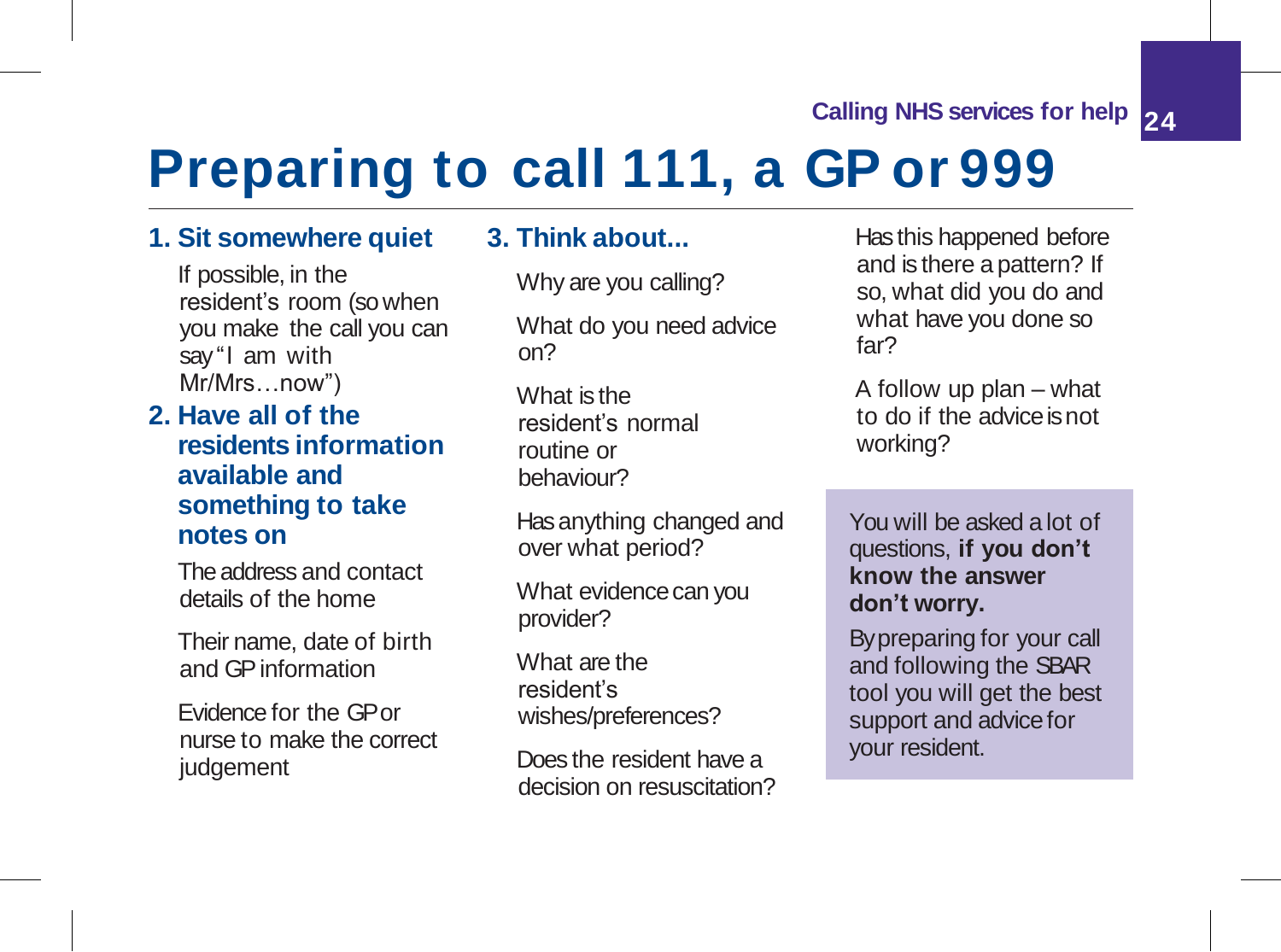## **SBAR handover tool**

This tool covers: situation, background, assessment and recommendation (SBAR). By following the SBAR tool, it will ensure that your call to a health service is clear and purposeful –whether you are speaking to a GP, 111 or 999.

| <b>Situation</b><br><b>What is going</b><br>on now?   | My name is, I'm calling from<br>I am calling because I need your advice about<br>(Provide the resident's name, date of birth and GP information)<br>Describe the symptoms as clearly as possible, explain what has changed<br>from their normal health.<br>Tell the health professional what you see.  |
|-------------------------------------------------------|--------------------------------------------------------------------------------------------------------------------------------------------------------------------------------------------------------------------------------------------------------------------------------------------------------|
| <b>Background</b><br><b>What has</b><br>happened<br>? | Describe what is happening to the resident, say how long it has been<br>going on (if known) provide any relevant medical history (e.g. stroke,<br>dementia, falls).<br>What medications are they taking?<br>Have there been any recent changes to medication?<br>Does the resident have any allergies? |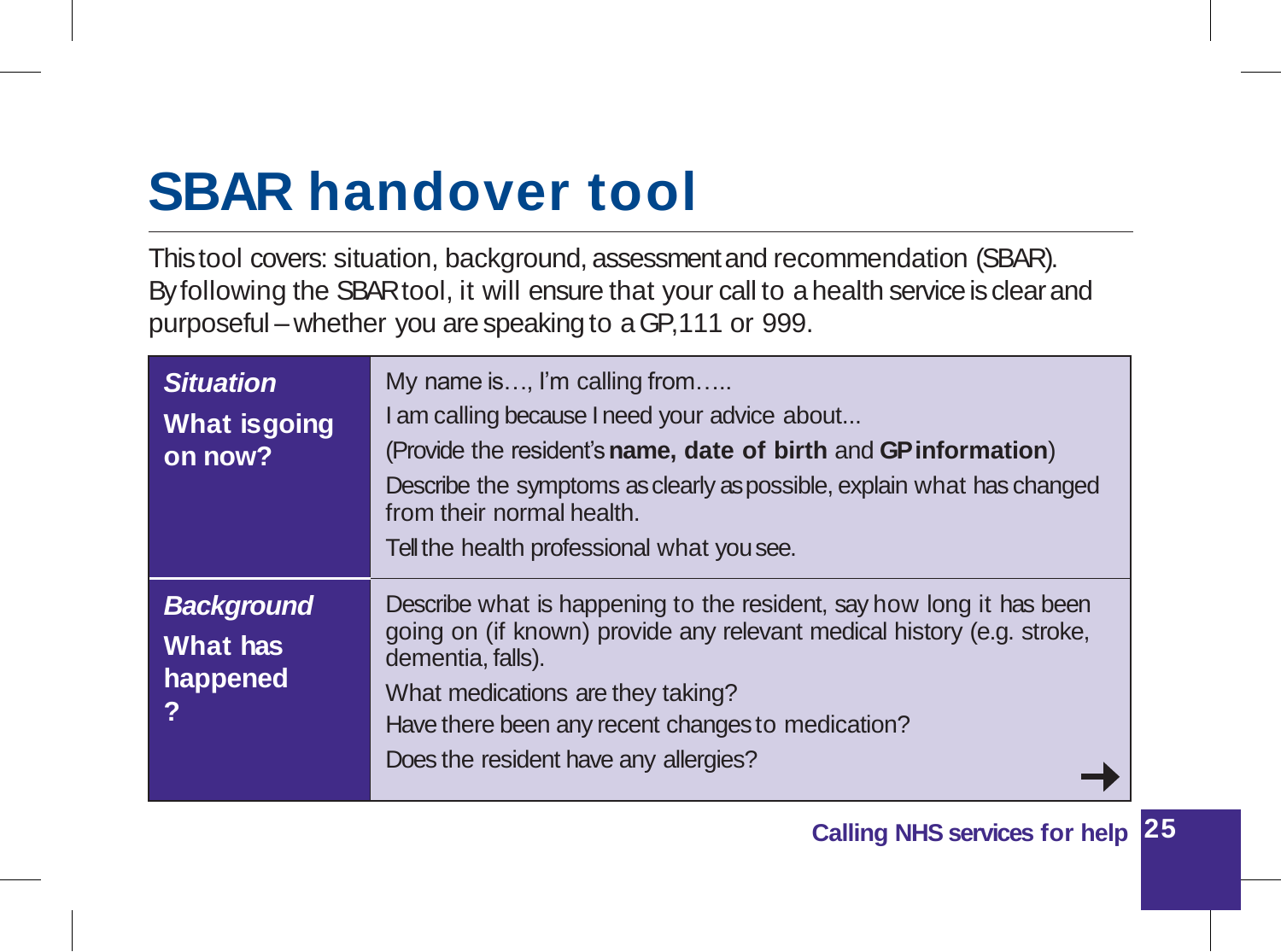| <b>Background</b><br>What's the<br>resident's history? | What actions have already been taken? - If so what for?<br>Is there an advance or urgent care plan in place for this resident?<br>Is there a DNACPR/ReSPECT form?                                                                                                                                                          |
|--------------------------------------------------------|----------------------------------------------------------------------------------------------------------------------------------------------------------------------------------------------------------------------------------------------------------------------------------------------------------------------------|
| <b>Assessment</b><br>What do you<br>think is going on? | If you suspect the resident has a particular condition e.g. urine<br>infection, constipation, let the health professional know.<br>How does the person look? - Are they in pain; breathless?<br>Call 999 if they are blue and gasping, or in severe pain.<br>Have you been able to do any observations, if so what are the |
|                                                        | results?                                                                                                                                                                                                                                                                                                                   |
| <b>Recommendation</b>                                  | Explain clearly what you need: advice, medical review etc.                                                                                                                                                                                                                                                                 |
| What do you<br>want done?                              | Confirm what you have agreed with the health professional,<br>summarise and repeat back to them, so you can be sure.                                                                                                                                                                                                       |
|                                                        | Agree a timeframe for calling back if the resident does not improve.                                                                                                                                                                                                                                                       |
|                                                        | Ensure you understand if a health professional will visit or call back,<br>and when.                                                                                                                                                                                                                                       |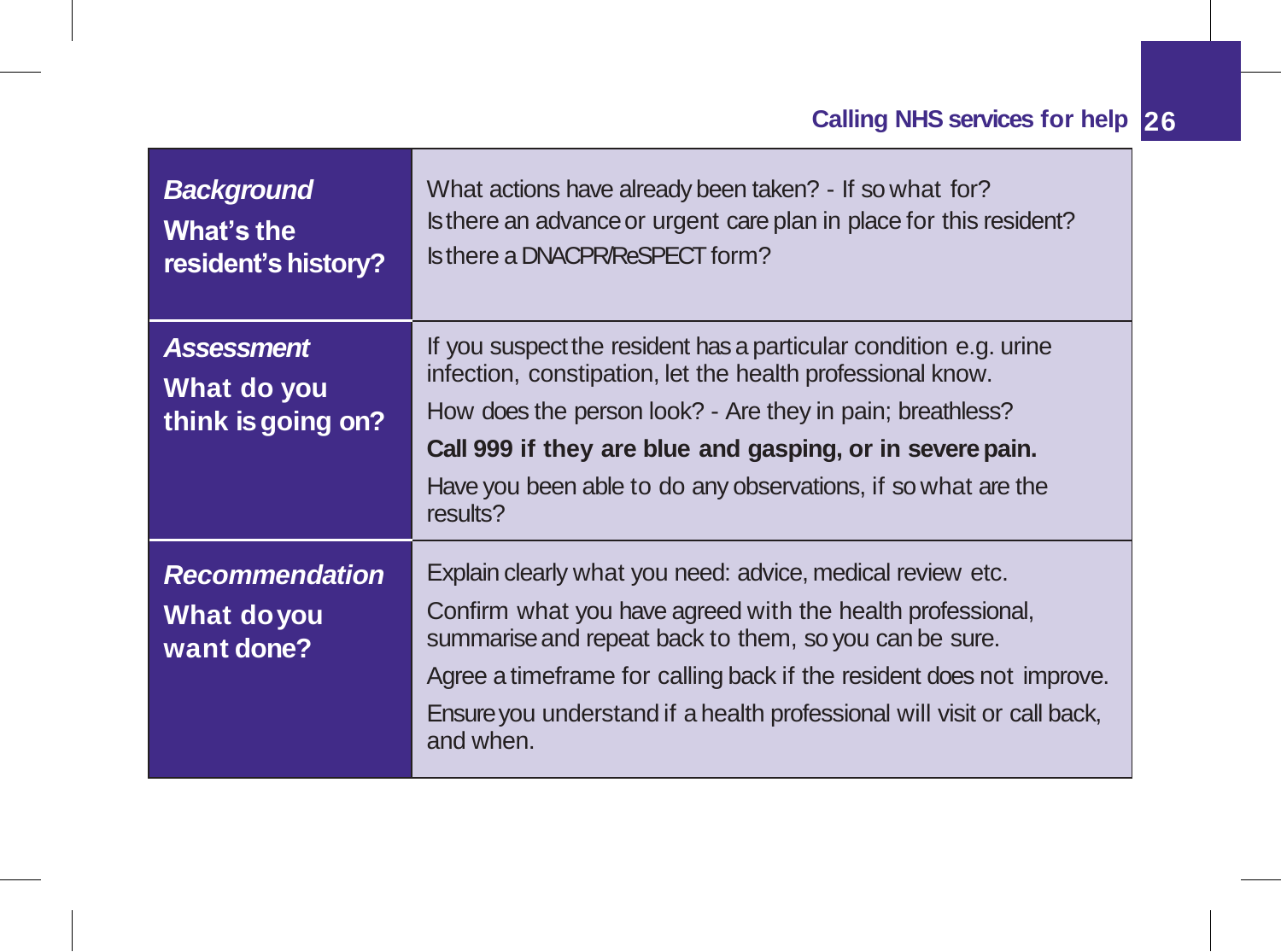Other useful contacts

,我们也不会有什么。""我们的人,我们也不会有什么?""我们的人,我们也不会有什么?""我们的人,我们也不会有什么?""我们的人,我们也不会有什么?""我们的人

<u> 1989 - Johann Stoff, deutscher Stoff, der Stoff, der Stoff, der Stoff, der Stoff, der Stoff, der Stoff, der S</u>

<u> 1989 - Johann Stoff, deutscher Stoff, der Stoff, der Stoff, der Stoff, der Stoff, der Stoff, der Stoff, der S</u>